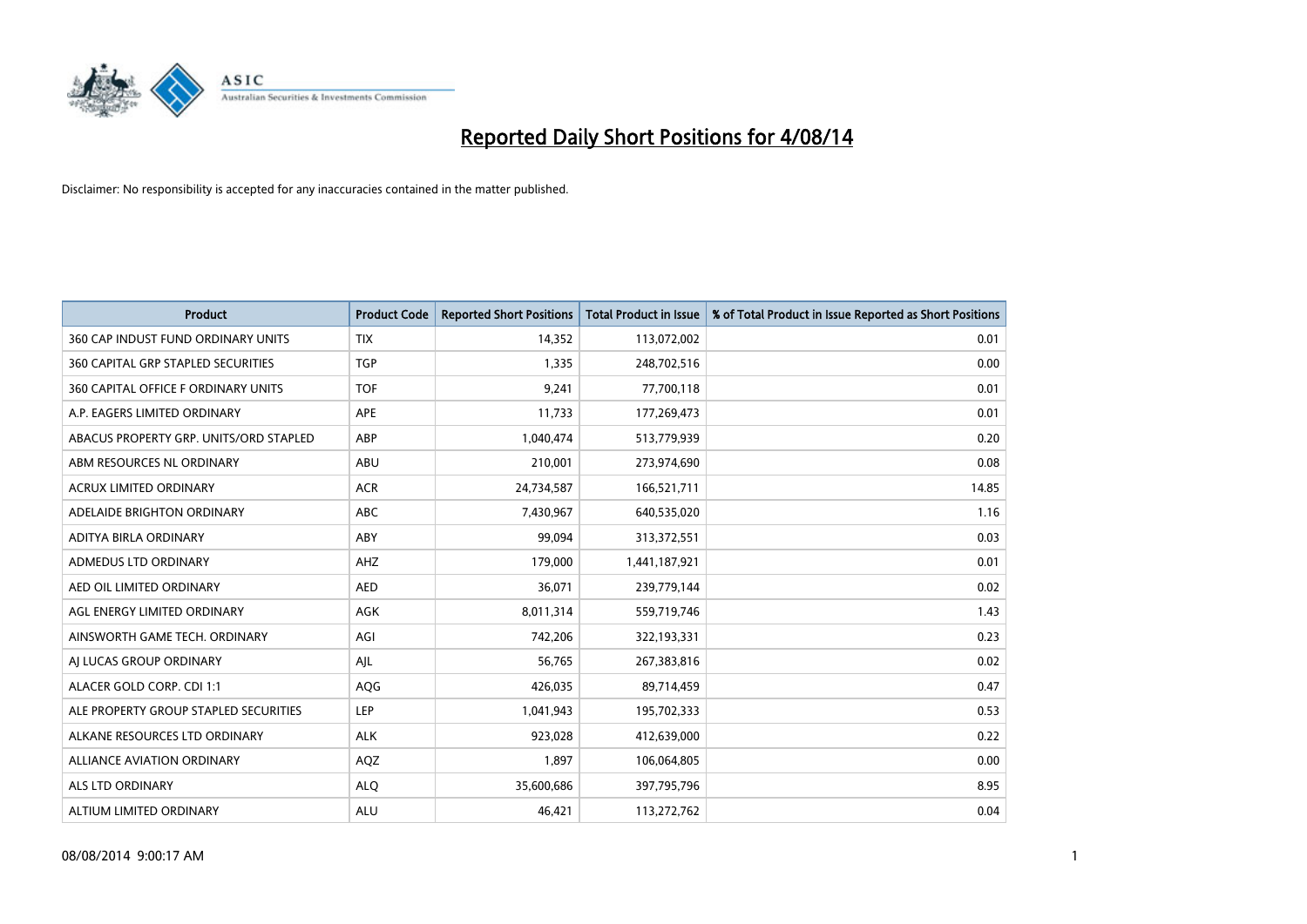

| <b>Product</b>                          | <b>Product Code</b> | <b>Reported Short Positions</b> | <b>Total Product in Issue</b> | % of Total Product in Issue Reported as Short Positions |
|-----------------------------------------|---------------------|---------------------------------|-------------------------------|---------------------------------------------------------|
| ALTONA MINING LTD ORDINARY              | <b>AOH</b>          | 114,245                         | 532,579,704                   | 0.02                                                    |
| ALUMINA LIMITED ORDINARY                | AWC                 | 88,691,024                      | 2,806,225,615                 | 3.16                                                    |
| AMALGAMATED HOLDINGS ORDINARY           | AHD                 | 19,126                          | 157,864,530                   | 0.01                                                    |
| AMCOM TELECOMM. ORDINARY                | AMM                 | 2,213,182                       | 264,835,089                   | 0.84                                                    |
| AMCOR LIMITED ORDINARY                  | AMC                 | 5,915,414                       | 1,206,684,923                 | 0.49                                                    |
| AMP LIMITED ORDINARY                    | AMP                 | 31,696,262                      | 2,957,737,964                 | 1.07                                                    |
| ANSELL LIMITED ORDINARY                 | <b>ANN</b>          | 5,967,445                       | 152,937,881                   | 3.90                                                    |
| ANTARES ENERGY LTD ORDINARY             | AZZ                 | 1,564                           | 255,000,000                   | 0.00                                                    |
| ANZ BANKING GRP LTD ORDINARY            | ANZ                 | 9,224,105                       | 2,756,593,636                 | 0.33                                                    |
| APA GROUP STAPLED SECURITIES            | <b>APA</b>          | 16,193,611                      | 835,750,807                   | 1.94                                                    |
| APN NEWS & MEDIA ORDINARY               | <b>APN</b>          | 1,780,181                       | 1,029,041,356                 | 0.17                                                    |
| AQUARIUS PLATINUM. ORDINARY             | AQP                 | 1,145,852                       | 1,464,872,899                 | 0.08                                                    |
| AQUILA RESOURCES ORDINARY               | <b>AQA</b>          | 385,208                         | 411,804,442                   | 0.09                                                    |
| ARB CORPORATION ORDINARY                | ARP                 | 1,359,256                       | 72,493,302                    | 1.88                                                    |
| ARDENT LEISURE GROUP STAPLED SECURITIES | AAD                 | 4,337,529                       | 405,055,708                   | 1.07                                                    |
| ARISTOCRAT LEISURE ORDINARY             | ALL                 | 3,530,281                       | 622,710,823                   | 0.57                                                    |
| ARRIUM LTD ORDINARY                     | ARI                 | 40,222,968                      | 1,366,183,142                 | 2.94                                                    |
| ASALEO CARE LIMITED ORDINARY            | AHY                 | 3,502,220                       | 603,059,070                   | 0.58                                                    |
| ASCIANO LIMITED ORDINARY                | <b>AIO</b>          | 4,054,663                       | 975,385,664                   | 0.42                                                    |
| ASG GROUP LIMITED ORDINARY              | ASZ                 | 521,050                         | 206,720,839                   | 0.25                                                    |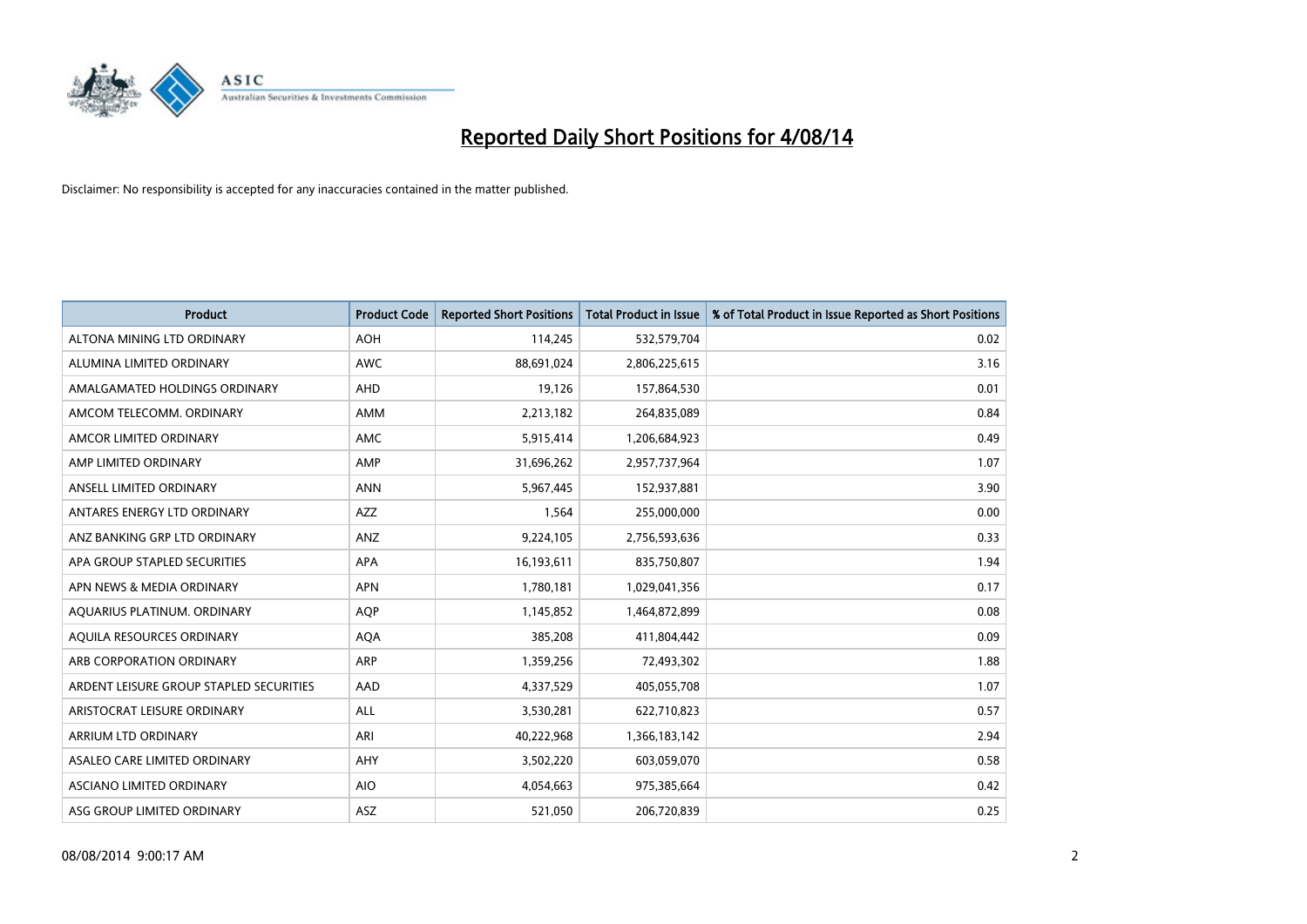

| <b>Product</b>                            | <b>Product Code</b> | <b>Reported Short Positions</b> | <b>Total Product in Issue</b> | % of Total Product in Issue Reported as Short Positions |
|-------------------------------------------|---------------------|---------------------------------|-------------------------------|---------------------------------------------------------|
| ASPEN GROUP ORD/UNITS STAPLED             | <b>APZ</b>          | 73,824                          | 119,948,774                   | 0.06                                                    |
| ASTRO JAP PROP GROUP STAPLED US PROHIBIT. | AJA                 | 28,922                          | 67,211,752                    | 0.04                                                    |
| ASX LIMITED ORDINARY                      | <b>ASX</b>          | 4,614,210                       | 193,595,162                   | 2.38                                                    |
| ATLAS IRON LIMITED ORDINARY               | AGO                 | 141,084,790                     | 915,496,158                   | 15.41                                                   |
| ATRUM COAL NL ORDINARY                    | ATU                 | 185,356                         | 76,305,842                    | 0.24                                                    |
| AURIZON HOLDINGS LTD ORDINARY             | AZJ                 | 4,643,580                       | 2,137,284,503                 | 0.22                                                    |
| <b>AURORA OIL &amp; GAS ORDINARY</b>      | <b>AUT</b>          | 15,477                          | 448,785,778                   | 0.00                                                    |
| AUSDRILL LIMITED ORDINARY                 | ASL                 | 21,724,961                      | 312,277,224                   | 6.96                                                    |
| AUSENCO LIMITED ORDINARY                  | AAX                 | 2,254,254                       | 168,449,799                   | 1.34                                                    |
| <b>AUSTAL LIMITED ORDINARY</b>            | ASB                 | 39,596                          | 346,379,377                   | 0.01                                                    |
| AUSTBROKERS HOLDINGS ORDINARY             | <b>AUB</b>          | 364,696                         | 59,955,596                    | 0.61                                                    |
| AUSTIN ENGINEERING ORDINARY               | ANG                 | 1,302,693                       | 84,274,004                    | 1.55                                                    |
| AUSTRALAND PROPERTY STAPLED SECURITY      | <b>ALZ</b>          | 133,944                         | 578,984,528                   | 0.02                                                    |
| AUSTRALIAN AGRICULT, ORDINARY             | AAC                 | 3,044,766                       | 532,474,721                   | 0.57                                                    |
| AUSTRALIAN FOUNDAT, ORDINARY              | AFI                 | 100                             | 1,049,055,166                 | 0.00                                                    |
| AUSTRALIAN INFR LTD ORDINARY              | <b>AIX</b>          | 14,364                          | 620,733,944                   | 0.00                                                    |
| AUSTRALIAN PHARM. ORDINARY                | API                 | 10,800,400                      | 488,115,883                   | 2.21                                                    |
| AUTOMOTIVE HOLDINGS ORDINARY              | AHE                 | 589,644                         | 306,437,941                   | 0.19                                                    |
| AVANCO RESOURCES LTD ORDINARY             | AVB                 | 64,708                          | 1,661,675,855                 | 0.00                                                    |
| AVEO GROUP STAPLED SECURITIES             | AOG                 | 11,324,553                      | 500,111,460                   | 2.26                                                    |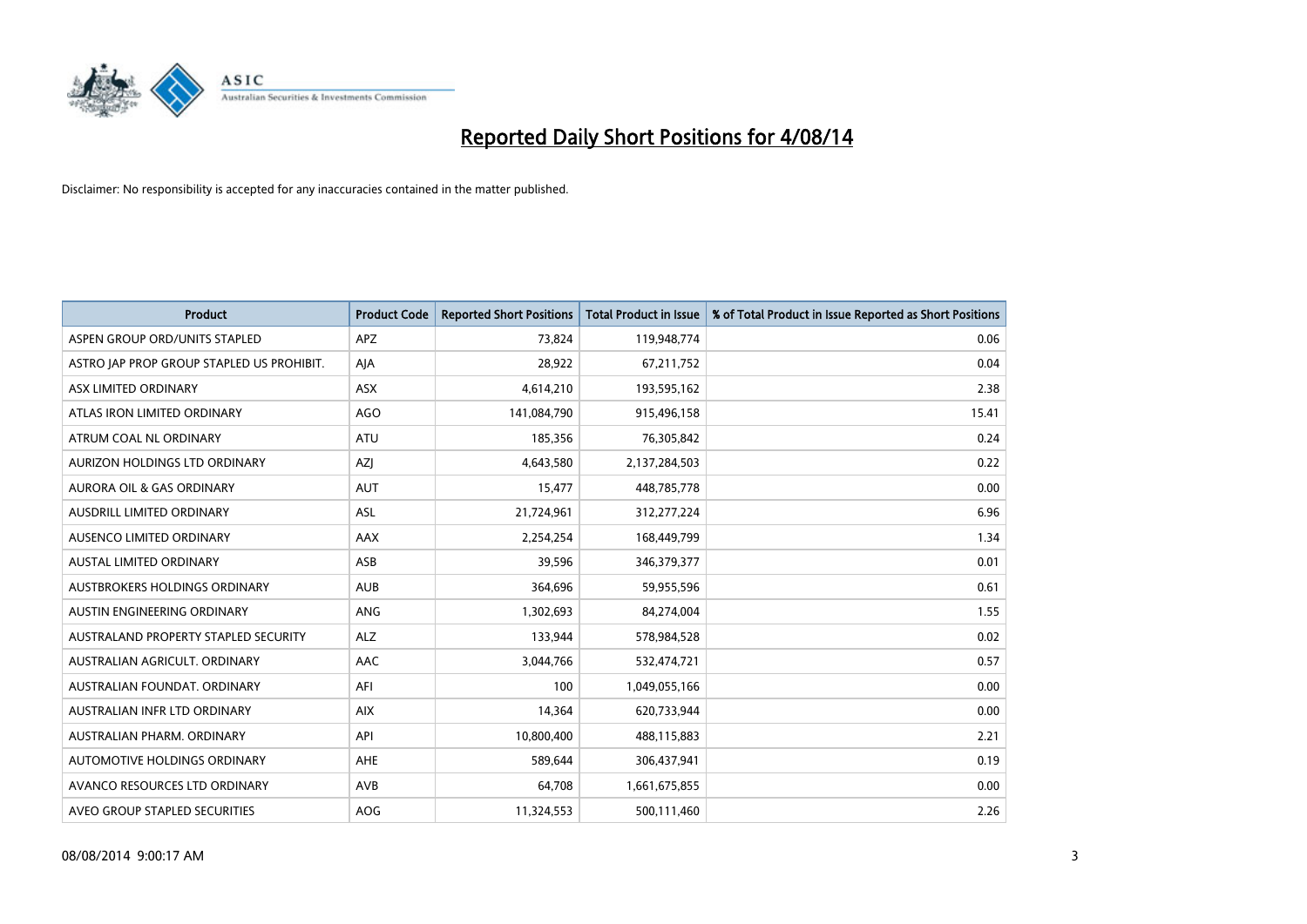

| <b>Product</b>                      | <b>Product Code</b> | <b>Reported Short Positions</b> | <b>Total Product in Issue</b> | % of Total Product in Issue Reported as Short Positions |
|-------------------------------------|---------------------|---------------------------------|-------------------------------|---------------------------------------------------------|
| AWE LIMITED ORDINARY                | AWE                 | 1,050,105                       | 522,696,385                   | 0.20                                                    |
| AZONTO PET LTD ORDINARY             | APY                 |                                 | 1,159,375,100                 | 0.00                                                    |
| <b>BANDANNA ENERGY ORDINARY</b>     | <b>BND</b>          | 23,839,793                      | 528,481,199                   | 4.51                                                    |
| BANK OF QUEENSLAND. ORDINARY        | <b>BOQ</b>          | 2,564,314                       | 362,516,534                   | 0.71                                                    |
| <b>BANNERMAN RESOURCES ORDINARY</b> | <b>BMN</b>          | 589,110                         | 328,995,150                   | 0.18                                                    |
| <b>BASE RES LIMITED ORDINARY</b>    | <b>BSE</b>          | 5,500,136                       | 561,840,029                   | 0.98                                                    |
| <b>BATHURST RES LTD. ORDINARY</b>   | <b>BRL</b>          | 968,048                         | 947,754,948                   | 0.10                                                    |
| BC IRON LIMITED ORDINARY            | <b>BCI</b>          | 2,995,197                       | 124,345,439                   | 2.41                                                    |
| BEACH ENERGY LIMITED ORDINARY       | <b>BPT</b>          | 22,365,787                      | 1,292,897,806                 | 1.73                                                    |
| BEADELL RESOURCE LTD ORDINARY       | <b>BDR</b>          | 13,682,359                      | 798,657,280                   | 1.71                                                    |
| BEGA CHEESE LTD ORDINARY            | <b>BGA</b>          | 710,177                         | 152,245,802                   | 0.47                                                    |
| BENDIGO AND ADELAIDE ORDINARY       | <b>BEN</b>          | 12,275,709                      | 447,880,513                   | 2.74                                                    |
| BENITEC BIOPHARMA ORDINARY          | <b>BLT</b>          | 715                             | 115,158,793                   | 0.00                                                    |
| BENTHAM IMF LTD ORDINARY            | <b>IMF</b>          | 3,511,206                       | 165,370,269                   | 2.12                                                    |
| BERKELEY RESOURCES ORDINARY         | <b>BKY</b>          | 187,048                         | 180,361,323                   | 0.10                                                    |
| BETASHARES ASX RES ETF UNITS        | <b>ORE</b>          | 512,000                         | 2,922,150                     | 17.52                                                   |
| BHP BILLITON LIMITED ORDINARY       | <b>BHP</b>          | 8,724,612                       | 3,211,691,105                 | 0.27                                                    |
| BIGAIR GROUP LIMITED ORDINARY       | <b>BGL</b>          | 5,750                           | 172,872,340                   | 0.00                                                    |
| <b>BILLABONG ORDINARY</b>           | <b>BBG</b>          | 9,936,015                       | 990,370,034                   | 1.00                                                    |
| <b>BIONOMICS LIMITED ORDINARY</b>   | <b>BNO</b>          | 30,223                          | 417,356,567                   | 0.01                                                    |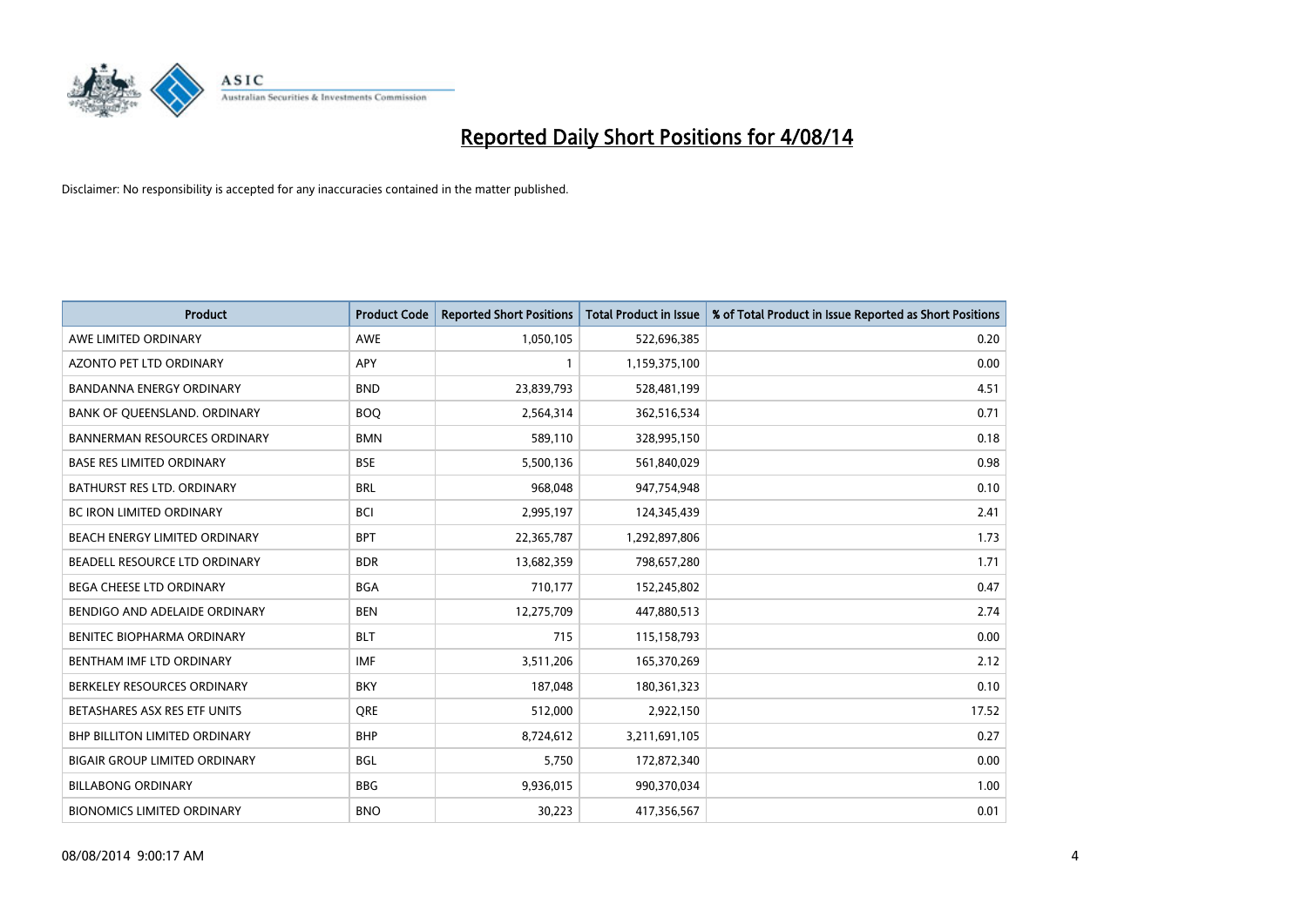

| <b>Product</b>                                | <b>Product Code</b> | <b>Reported Short Positions</b> | <b>Total Product in Issue</b> | % of Total Product in Issue Reported as Short Positions |
|-----------------------------------------------|---------------------|---------------------------------|-------------------------------|---------------------------------------------------------|
| <b>BLACKHAM RESOURCES ORDINARY</b>            | <b>BLK</b>          | 75,000                          | 118,612,952                   | 0.06                                                    |
| BLACKMORES LIMITED ORDINARY                   | BKL                 | 4,585                           | 17,114,947                    | 0.03                                                    |
| <b>BLACKTHORN RESOURCES ORD US PROHIBITED</b> | <b>BTR</b>          | 4.019                           | 164,285,950                   | 0.00                                                    |
| BLUESCOPE STEEL LTD ORDINARY                  | <b>BSL</b>          | 738,171                         | 558,848,896                   | 0.13                                                    |
| <b>BOART LONGYEAR ORDINARY</b>                | <b>BLY</b>          | 31,825,360                      | 461,163,412                   | 6.90                                                    |
| <b>BORAL LIMITED, ORDINARY</b>                | <b>BLD</b>          | 15,156,933                      | 782,736,249                   | 1.94                                                    |
| <b>BRADKEN LIMITED ORDINARY</b>               | <b>BKN</b>          | 14,045,919                      | 171,027,249                   | 8.21                                                    |
| <b>BRAMBLES LIMITED ORDINARY</b>              | <b>BXB</b>          | 1,738,435                       | 1,563,424,990                 | 0.11                                                    |
| <b>BREVILLE GROUP LTD ORDINARY</b>            | <b>BRG</b>          | 2,819,846                       | 130,095,322                   | 2.17                                                    |
| <b>BRICKWORKS LIMITED ORDINARY</b>            | <b>BKW</b>          | 107,936                         | 148,038,996                   | 0.07                                                    |
| BT INVESTMENT MNGMNT ORDINARY                 | <b>BTT</b>          | 5,000                           | 284,384,906                   | 0.00                                                    |
| <b>BURU ENERGY ORDINARY</b>                   | <b>BRU</b>          | 18,154,443                      | 298,505,530                   | 6.08                                                    |
| <b>BWP TRUST ORDINARY UNITS</b>               | <b>BWP</b>          | 9,014,926                       | 634,395,195                   | 1.42                                                    |
| <b>CABCHARGE AUSTRALIA ORDINARY</b>           | CAB                 | 10,796,202                      | 120,430,683                   | 8.96                                                    |
| CALTEX AUSTRALIA ORDINARY                     | <b>CTX</b>          | 3,285,953                       | 270,000,000                   | 1.22                                                    |
| CAPITOL HEALTH ORDINARY                       | CAI                 | 327,670                         | 431,180,115                   | 0.08                                                    |
| CARDNO LIMITED ORDINARY                       | CDD                 | 7,995,281                       | 163,266,973                   | 4.90                                                    |
| CARNARVON PETROLEUM ORDINARY                  | <b>CVN</b>          | 734                             | 987,176,977                   | 0.00                                                    |
| CARSALES.COM LTD ORDINARY                     | <b>CRZ</b>          | 6,359,909                       | 237,828,965                   | 2.67                                                    |
| CASH CONVERTERS ORDINARY                      | CCV                 | 7,515,748                       | 428,886,124                   | 1.75                                                    |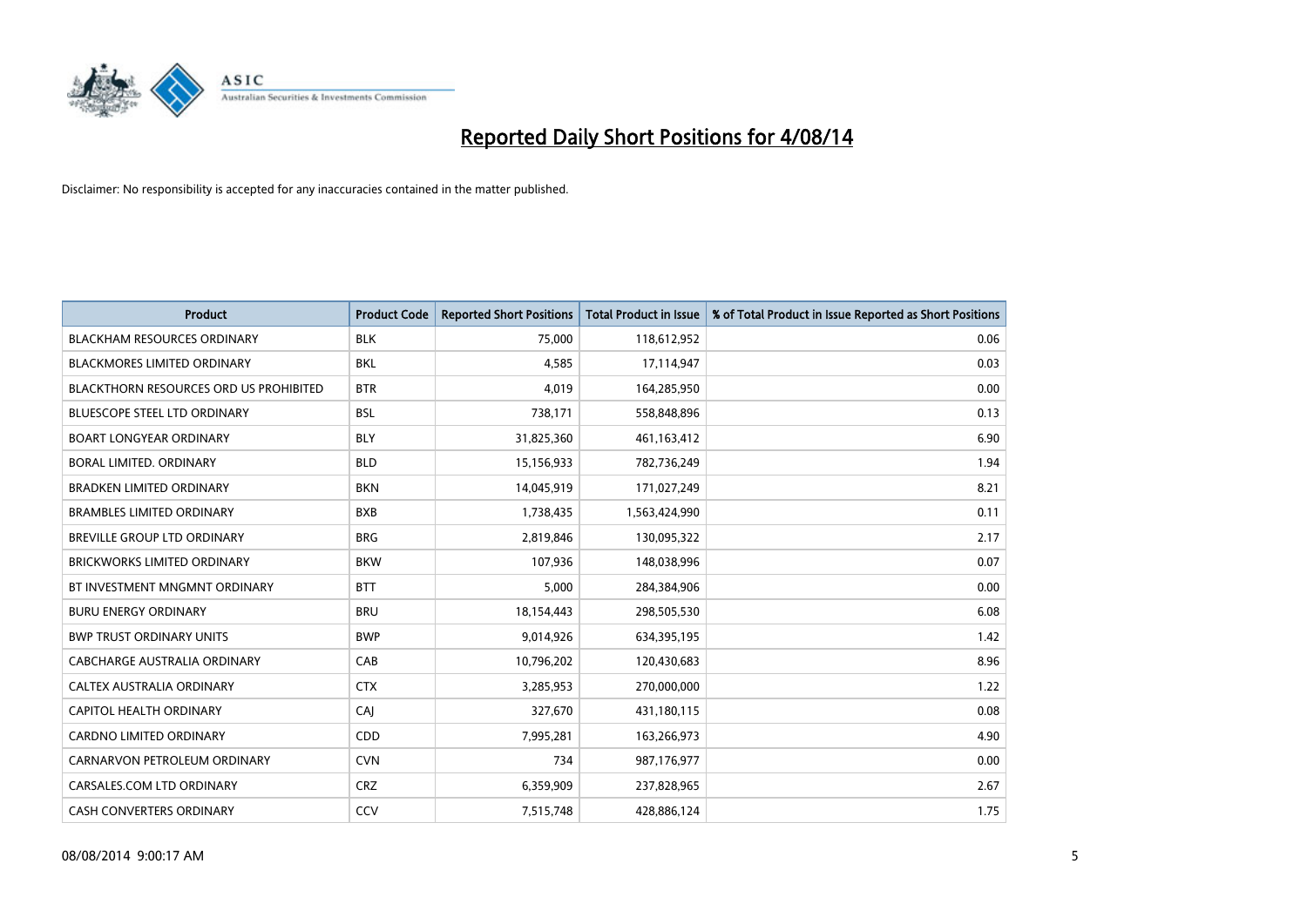

| <b>Product</b>                          | <b>Product Code</b> | <b>Reported Short Positions</b> | <b>Total Product in Issue</b> | % of Total Product in Issue Reported as Short Positions |
|-----------------------------------------|---------------------|---------------------------------|-------------------------------|---------------------------------------------------------|
| CEDAR WOODS PROP. ORDINARY              | <b>CWP</b>          | 153,118                         | 78,336,371                    | 0.20                                                    |
| CENTRAL PETROLEUM ORDINARY              | <b>CTP</b>          | 411,139                         | 348,718,957                   | 0.12                                                    |
| CERAMIC FUEL CELLS ORDINARY             | <b>CFU</b>          | 4,058                           | 2,529,051,765                 | 0.00                                                    |
| CFS RETAIL TRUST GRP STAPLED SECURITIES | <b>CFX</b>          | 61,706,744                      | 3,018,050,810                 | 2.04                                                    |
| <b>CHALLENGER LIMITED ORDINARY</b>      | <b>CGF</b>          | 272,088                         | 530,862,585                   | 0.05                                                    |
| CHANDLER MACLEOD LTD ORDINARY           | <b>CMG</b>          | 15,673                          | 547,985,086                   | 0.00                                                    |
| CHARTER HALL GROUP STAPLED US PROHIBIT. | <b>CHC</b>          | 423,111                         | 347,989,262                   | 0.12                                                    |
| <b>CHARTER HALL RETAIL UNITS</b>        | <b>CQR</b>          | 10,440,264                      | 369,040,750                   | 2.83                                                    |
| <b>CHORUS LIMITED ORDINARY</b>          | <b>CNU</b>          | 42,227                          | 396,369,767                   | 0.01                                                    |
| COAL OF AFRICA LTD ORDINARY             | <b>CZA</b>          | 426                             | 1,048,368,613                 | 0.00                                                    |
| COALSPUR MINES LTD ORDINARY             | <b>CPL</b>          | 1,434,838                       | 641,544,455                   | 0.22                                                    |
| COCA-COLA AMATIL ORDINARY               | <b>CCL</b>          | 9,789,887                       | 763,590,249                   | 1.28                                                    |
| <b>COCHLEAR LIMITED ORDINARY</b>        | <b>COH</b>          | 10,117,361                      | 57,062,020                    | 17.73                                                   |
| <b>CODAN LIMITED ORDINARY</b>           | <b>CDA</b>          | 406,390                         | 176,969,924                   | 0.23                                                    |
| <b>COFFEY INTERNATIONAL ORDINARY</b>    | <b>COF</b>          | 7,994                           | 255,833,165                   | 0.00                                                    |
| <b>COKAL LTD ORDINARY</b>               | <b>CKA</b>          | 6,820                           | 471,103,926                   | 0.00                                                    |
| <b>COLLECTION HOUSE ORDINARY</b>        | <b>CLH</b>          | 2,168,938                       | 129,717,785                   | 1.67                                                    |
| <b>COLLINS FOODS LTD ORDINARY</b>       | <b>CKF</b>          | 100,000                         | 93,000,003                    | 0.11                                                    |
| COMMONWEALTH BANK, ORDINARY             | <b>CBA</b>          | 13,692,039                      | 1,621,319,194                 | 0.84                                                    |
| <b>COMPASS RESOURCES ORDINARY</b>       | <b>CMR</b>          | 7,472                           | 1,403,744,100                 | 0.00                                                    |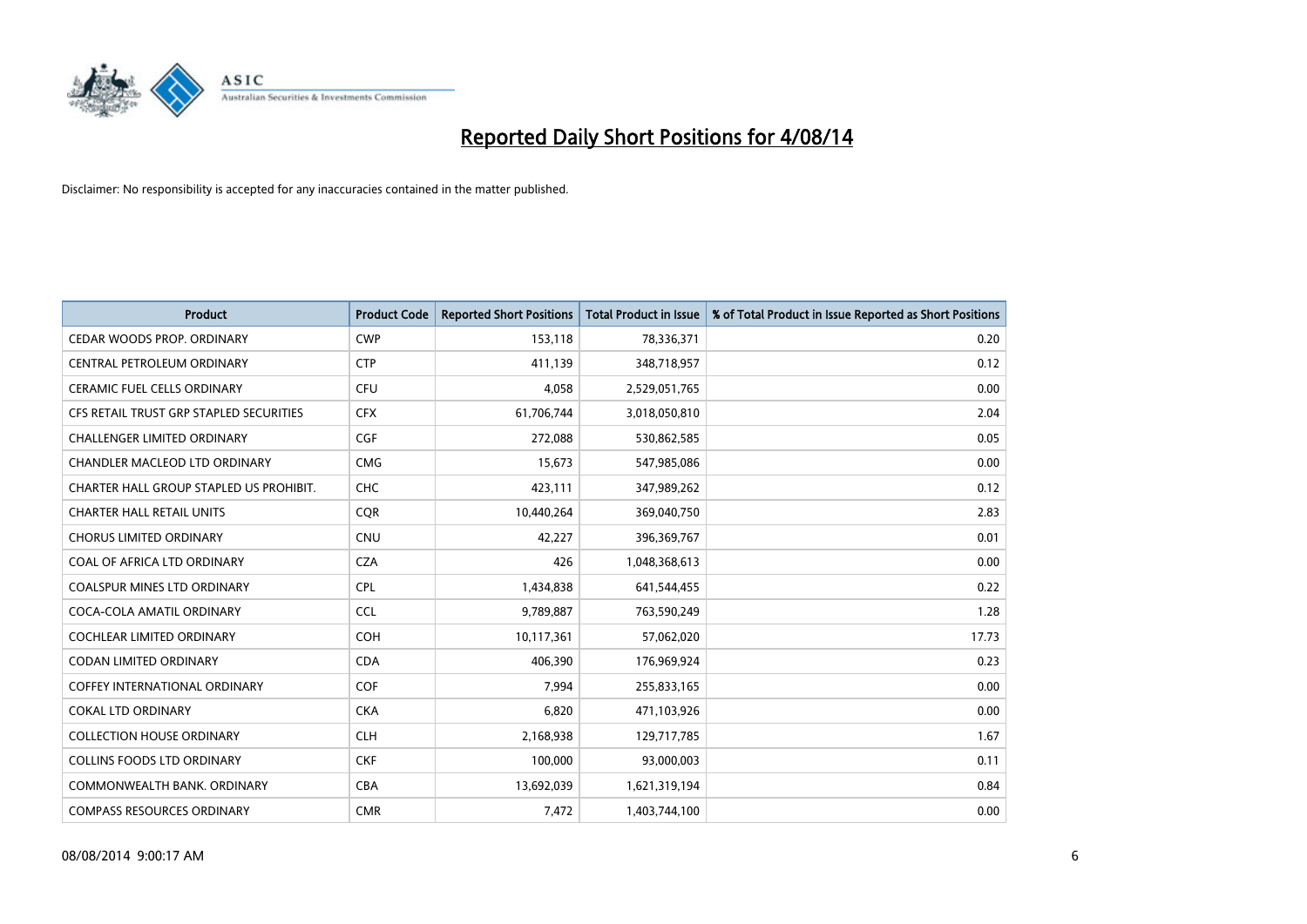

| <b>Product</b>                          | <b>Product Code</b> | <b>Reported Short Positions</b> | <b>Total Product in Issue</b> | % of Total Product in Issue Reported as Short Positions |
|-----------------------------------------|---------------------|---------------------------------|-------------------------------|---------------------------------------------------------|
| <b>COMPUTERSHARE LTD ORDINARY</b>       | <b>CPU</b>          | 9,209,282                       | 556,203,079                   | 1.66                                                    |
| COOPER ENERGY LTD ORDINARY              | <b>COE</b>          | 37,480                          | 329,235,509                   | 0.01                                                    |
| <b>CORP TRAVEL LIMITED ORDINARY</b>     | <b>CTD</b>          | 315,867                         | 89,931,376                    | 0.35                                                    |
| <b>COVER-MORE GRP LTD ORDINARY</b>      | <b>CVO</b>          | 6,351,799                       | 317,750,000                   | 2.00                                                    |
| <b>CREDIT CORP GROUP ORDINARY</b>       | <b>CCP</b>          | 167,018                         | 46,131,882                    | 0.36                                                    |
| <b>CROMWELL PROP STAPLED SECURITIES</b> | <b>CMW</b>          | 10,983,007                      | 1,727,280,850                 | 0.64                                                    |
| <b>CROWE HORWATH AUS ORDINARY</b>       | <b>CRH</b>          | 470,637                         | 273,005,429                   | 0.17                                                    |
| CROWN RESORTS LTD ORDINARY              | <b>CWN</b>          | 5,029,840                       | 728,394,185                   | 0.69                                                    |
| <b>CSG LIMITED ORDINARY</b>             | CSV                 | 17,550                          | 278,990,492                   | 0.01                                                    |
| <b>CSL LIMITED ORDINARY</b>             | <b>CSL</b>          | 699,265                         | 474,588,196                   | 0.15                                                    |
| <b>CSR LIMITED ORDINARY</b>             | <b>CSR</b>          | 19,389,289                      | 506,000,315                   | 3.83                                                    |
| <b>CUDECO LIMITED ORDINARY</b>          | CDU                 | 8,133,995                       | 235,119,260                   | 3.46                                                    |
| DATA#3 LIMITED ORDINARY                 | <b>DTL</b>          | 218,411                         | 153,974,950                   | 0.14                                                    |
| DAVID JONES LIMITED ORDINARY            | <b>DJS</b>          | 53,520                          | 537,137,845                   | 0.01                                                    |
| <b>DECMIL GROUP LIMITED ORDINARY</b>    | <b>DCG</b>          | 1,302,450                       | 168,657,794                   | 0.77                                                    |
| DEEP YELLOW LIMITED ORDINARY            | DYL                 | 947                             | 1,708,965,890                 | 0.00                                                    |
| DEXUS PROPERTY GROUP STAPLED UNITS      | <b>DXS</b>          | 25,454,857                      | 5,433,110,810                 | 0.47                                                    |
| DICK SMITH HLDGS ORDINARY               | <b>DSH</b>          | 18,105,372                      | 236,511,364                   | 7.66                                                    |
| DISCOVERY METALS LTD ORDINARY           | <b>DML</b>          | 1,276,652                       | 644,039,581                   | 0.20                                                    |
| DOMINO PIZZA ENTERPR ORDINARY           | <b>DMP</b>          | 1,937,231                       | 85,933,273                    | 2.25                                                    |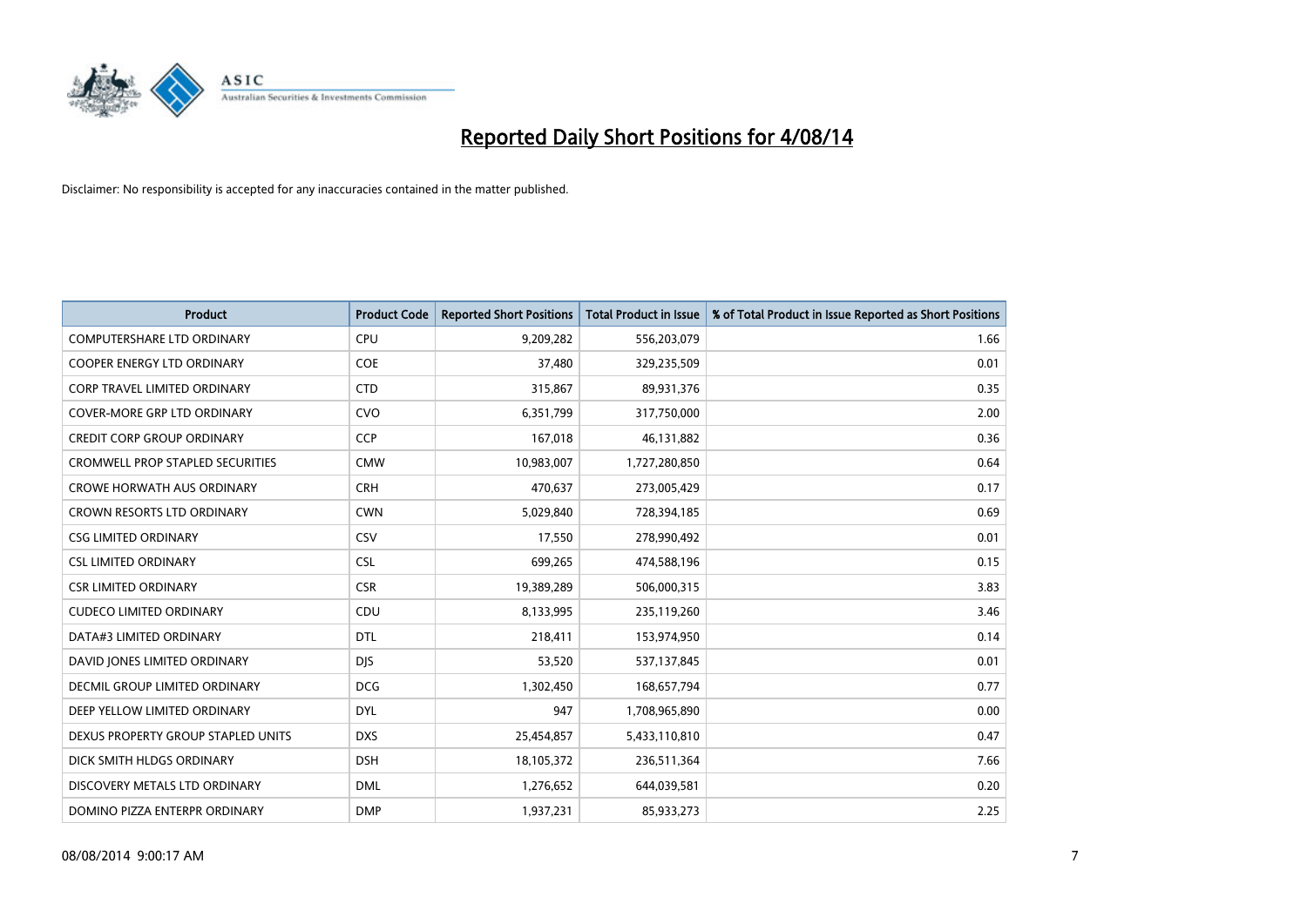

| <b>Product</b>                       | <b>Product Code</b> | <b>Reported Short Positions</b> | <b>Total Product in Issue</b> | % of Total Product in Issue Reported as Short Positions |
|--------------------------------------|---------------------|---------------------------------|-------------------------------|---------------------------------------------------------|
| DONACO INTERNATIONAL ORDINARY        | <b>DNA</b>          | 3,511,467                       | 460,293,231                   | 0.76                                                    |
| DORAY MINERALS LTD ORDINARY          | <b>DRM</b>          | 99,674                          | 164,668,012                   | 0.06                                                    |
| DOWNER EDI LIMITED ORDINARY          | <b>DOW</b>          | 19,636,094                      | 435,399,975                   | 4.51                                                    |
| DRILLSEARCH ENERGY ORDINARY          | <b>DLS</b>          | 17,985,407                      | 445,898,470                   | 4.03                                                    |
| DUET GROUP STAPLED US PROHIBIT.      | <b>DUE</b>          | 4,597,325                       | 1,317,809,323                 | 0.35                                                    |
| DULUXGROUP LIMITED ORDINARY          | <b>DLX</b>          | 628,234                         | 383,503,942                   | 0.16                                                    |
| <b>DWS LTD ORDINARY</b>              | <b>DWS</b>          | 15,096                          | 132,362,763                   | 0.01                                                    |
| ECHO ENTERTAINMENT ORDINARY          | <b>EGP</b>          | 6,976,498                       | 825,672,730                   | 0.84                                                    |
| <b>ELDERS LIMITED ORDINARY</b>       | <b>ELD</b>          | 19,007,664                      | 455,013,329                   | 4.18                                                    |
| ELEMENTAL MINERALS ORDINARY          | <b>ELM</b>          | 103,869                         | 315,663,391                   | 0.03                                                    |
| <b>EMECO HOLDINGS ORDINARY</b>       | <b>EHL</b>          | 7,985,658                       | 599,675,707                   | 1.33                                                    |
| <b>ENDEAVOUR MIN CORP CDI 1:1</b>    | <b>EVR</b>          | 31,265                          | 55,837,996                    | 0.06                                                    |
| ENERGY RESOURCES ORDINARY 'A'        | <b>ERA</b>          | 9,793,445                       | 517,725,062                   | 1.89                                                    |
| <b>ENERGY WORLD CORPOR, ORDINARY</b> | <b>EWC</b>          | 43,095,160                      | 1,734,166,672                 | 2.49                                                    |
| <b>ENERO GROUP LTD ORDINARY</b>      | EGG                 | 72                              | 85,604,954                    | 0.00                                                    |
| <b>ENVESTRA LIMITED ORDINARY</b>     | <b>ENV</b>          | 1,683,185                       | 1,796,808,474                 | 0.09                                                    |
| EQUATORIAL RES LTD ORDINARY          | EQX                 | 174                             | 122,185,353                   | 0.00                                                    |
| EQUITY TRUSTEES ORDINARY             | EQT                 | 19                              | 19,105,788                    | 0.00                                                    |
| ERM POWER LIMITED ORDINARY           | EPW                 | 971,826                         | 239,269,727                   | 0.41                                                    |
| ESERVGLOBAL LIMITED ORDINARY         | ESV                 | 203,000                         | 254,045,997                   | 0.08                                                    |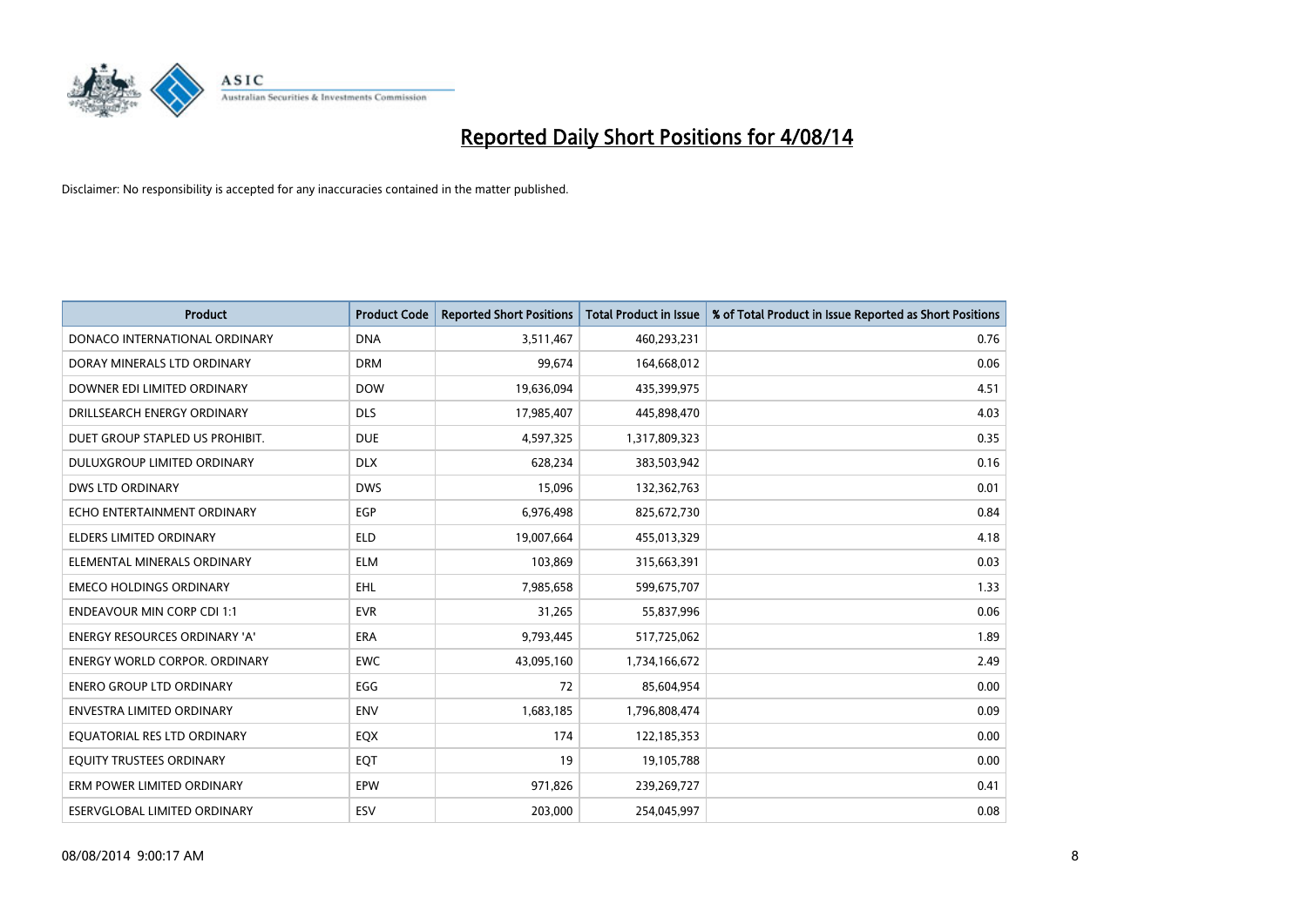

| <b>Product</b>                             | <b>Product Code</b> | <b>Reported Short Positions</b> | <b>Total Product in Issue</b> | % of Total Product in Issue Reported as Short Positions |
|--------------------------------------------|---------------------|---------------------------------|-------------------------------|---------------------------------------------------------|
| EVOLUTION MINING LTD ORDINARY              | <b>EVN</b>          | 27,586,936                      | 712,493,836                   | 3.87                                                    |
| FAIRFAX MEDIA LTD ORDINARY                 | <b>FXI</b>          | 75,689,681                      | 2,351,955,725                 | 3.22                                                    |
| <b>FANTASTIC HOLDINGS ORDINARY</b>         | <b>FAN</b>          | 11,420                          | 103,068,398                   | 0.01                                                    |
| <b>FAR LTD ORDINARY</b>                    | <b>FAR</b>          | 3,714,998                       | 2,699,846,742                 | 0.14                                                    |
| FEDERATION CNTRES ORD/UNIT STAPLED SEC     | <b>FDC</b>          | 825,623                         | 1,427,641,565                 | 0.06                                                    |
| FINBAR GROUP LIMITED ORDINARY              | <b>FRI</b>          | 15,486                          | 227,018,204                   | 0.01                                                    |
| FISHER & PAYKEL H. ORDINARY                | <b>FPH</b>          | 726                             | 555,568,521                   | 0.00                                                    |
| FLEETWOOD CORP ORDINARY                    | <b>FWD</b>          | 1,811,313                       | 60,581,211                    | 2.99                                                    |
| FLETCHER BUILDING ORDINARY                 | <b>FBU</b>          | 922,827                         | 687,854,788                   | 0.13                                                    |
| FLEXIGROUP LIMITED ORDINARY                | <b>FXL</b>          | 4,828,728                       | 304,096,060                   | 1.59                                                    |
| FLIGHT CENTRE TRAVEL ORDINARY              | <b>FLT</b>          | 5,754,470                       | 100,576,977                   | 5.72                                                    |
| FLINDERS MINES LTD ORDINARY                | <b>FMS</b>          | 14,150,000                      | 2,400,995,602                 | 0.59                                                    |
| <b>FOCUS MINERALS LTD ORDINARY</b>         | <b>FML</b>          | 2,968,432                       | 9,137,375,877                 | 0.03                                                    |
| FONTERRA SHARE FUND ORDINARY UNITS         | <b>FSF</b>          | 83                              | 107,608,468                   | 0.00                                                    |
| FORTESCUE METALS GRP ORDINARY              | <b>FMG</b>          | 222,508,211                     | 3,113,798,151                 | 7.15                                                    |
| FREEDOM FOOD LTD ORDINARY                  | <b>FNP</b>          | 10,000                          | 150,645,371                   | 0.01                                                    |
| <b>G.U.D. HOLDINGS ORDINARY</b>            | GUD                 | 2,344,706                       | 70,939,492                    | 3.31                                                    |
| <b>G8 EDUCATION LIMITED ORDINARY</b>       | <b>GEM</b>          | 16,689,910                      | 332,073,918                   | 5.03                                                    |
| <b>GDI PROPERTY GRP STAPLED SECURITIES</b> | GDI                 | 168,323                         | 567,575,025                   | 0.03                                                    |
| <b>GENETIC TECHNOLOGIES ORDINARY</b>       | GTG                 | 138,000                         | 637,146,442                   | 0.02                                                    |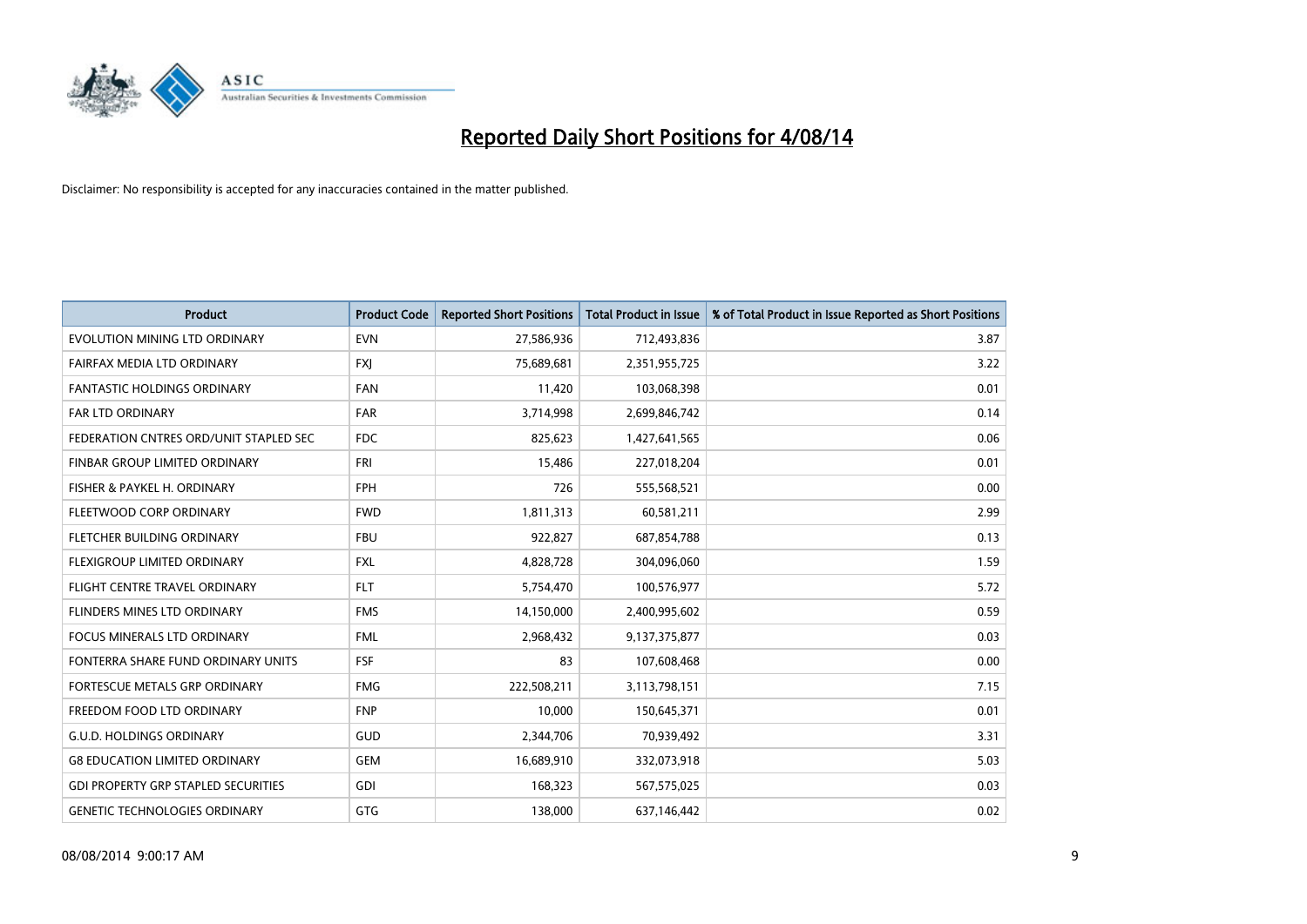

| <b>Product</b>                                   | <b>Product Code</b> | <b>Reported Short Positions</b> | <b>Total Product in Issue</b> | % of Total Product in Issue Reported as Short Positions |
|--------------------------------------------------|---------------------|---------------------------------|-------------------------------|---------------------------------------------------------|
| <b>GENWORTH MORTGAGE ORDINARY</b>                | <b>GMA</b>          | 453,093                         | 650,000,000                   | 0.07                                                    |
| <b>GEODYNAMICS LIMITED ORDINARY</b>              | GDY                 | 819                             | 435,880,130                   | 0.00                                                    |
| <b>GINDALBIE METALS LTD ORDINARY</b>             | GBG                 | 33,786,927                      | 1,494,143,745                 | 2.26                                                    |
| <b>GOODMAN FIELDER, ORDINARY</b>                 | <b>GFF</b>          | 12,190,341                      | 1,955,559,207                 | 0.62                                                    |
| <b>GOODMAN GROUP STAPLED</b>                     | <b>GMG</b>          | 9,126,106                       | 1,727,685,976                 | 0.53                                                    |
| <b>GPT GROUP STAPLED SEC.</b>                    | GPT                 | 5,451,666                       | 1,685,460,955                 | 0.32                                                    |
| <b>GRAINCORP LIMITED A CLASS ORDINARY</b>        | <b>GNC</b>          | 12,219,967                      | 228,855,628                   | 5.34                                                    |
| <b>GRANGE RESOURCES. ORDINARY</b>                | GRR                 | 4,964,569                       | 1,157,097,869                 | 0.43                                                    |
| <b>GREENCROSS LIMITED ORDINARY</b>               | <b>GXL</b>          | 2,608,304                       | 110,654,390                   | 2.36                                                    |
| <b>GREENLAND MIN EN LTD ORDINARY</b>             | GGG                 | 5,238,334                       | 668,464,377                   | 0.78                                                    |
| <b>GREENLAND MIN EN LTD RIGHTS 26-JUN-14</b>     | GGGR                | 4,630                           | 88,685,050                    | 0.01                                                    |
| <b>GROWTHPOINT PROPERTY ORD/UNIT STAPLED SEC</b> | GOZ                 | 24,318                          | 540,115,360                   | 0.00                                                    |
| <b>GRYPHON MINERALS LTD ORDINARY</b>             | GRY                 | 4,386,982                       | 401,011,505                   | 1.09                                                    |
| <b>GWA GROUP LTD ORDINARY</b>                    | <b>GWA</b>          | 16,419,386                      | 306,533,770                   | 5.36                                                    |
| <b>HARVEY NORMAN ORDINARY</b>                    | <b>HVN</b>          | 54,241,021                      | 1,062,316,784                 | 5.11                                                    |
| <b>HENDERSON GROUP CDI 1:1</b>                   | <b>HGG</b>          | 2,387,672                       | 662,378,459                   | 0.36                                                    |
| HFA HOLDINGS LIMITED ORDINARY                    | <b>HFA</b>          | 3,809                           | 136,548,880                   | 0.00                                                    |
| HIGHFIELD RES LTD ORDINARY                       | <b>HFR</b>          | 43,000                          | 155,825,003                   | 0.03                                                    |
| <b>HILLS LTD ORDINARY</b>                        | <b>HIL</b>          | 77,092                          | 234,192,711                   | 0.03                                                    |
| HORIZON OIL LIMITED ORDINARY                     | <b>HZN</b>          | 57,275,496                      | 1,301,981,265                 | 4.40                                                    |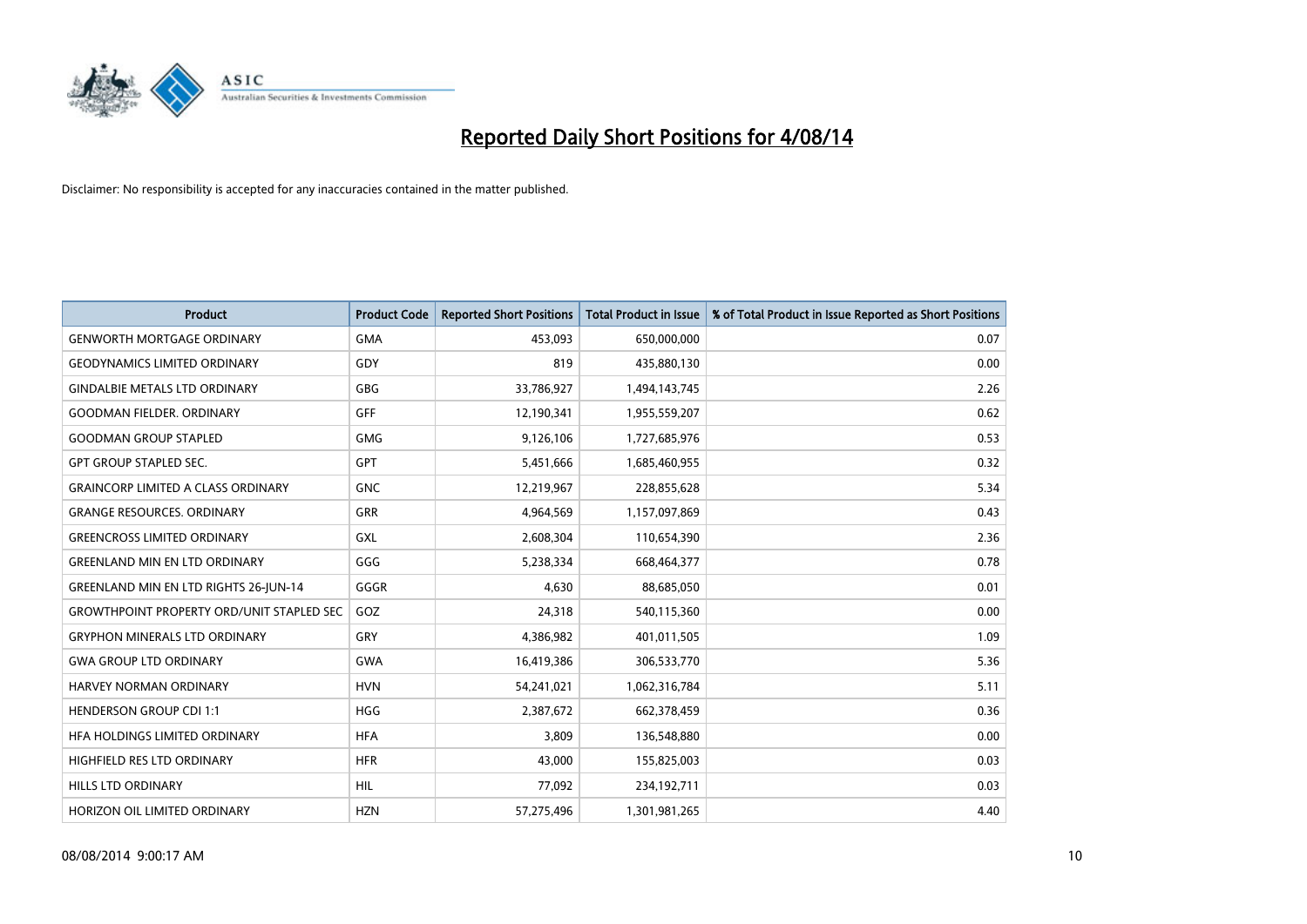

| <b>Product</b>                         | <b>Product Code</b> | <b>Reported Short Positions</b> | <b>Total Product in Issue</b> | % of Total Product in Issue Reported as Short Positions |
|----------------------------------------|---------------------|---------------------------------|-------------------------------|---------------------------------------------------------|
| <b>ICAR ASIA LTD ORDINARY</b>          | ICQ                 | 3,753                           | 122,502,174                   | 0.00                                                    |
| <b>IINET LIMITED ORDINARY</b>          | <b>IIN</b>          | 7,572,885                       | 161,238,847                   | 4.70                                                    |
| <b>ILUKA RESOURCES ORDINARY</b>        | ILU                 | 42,616,137                      | 418,700,517                   | 10.18                                                   |
| <b>IMDEX LIMITED ORDINARY</b>          | <b>IMD</b>          | 2,432,094                       | 212,110,368                   | 1.15                                                    |
| <b>INCITEC PIVOT ORDINARY</b>          | IPL                 | 38,388,852                      | 1,654,998,197                 | 2.32                                                    |
| <b>INDEPENDENCE GROUP ORDINARY</b>     | <b>IGO</b>          | 333,421                         | 234,253,306                   | 0.14                                                    |
| <b>INDOPHIL RESOURCES ORDINARY</b>     | <b>IRN</b>          | 973,557                         | 1,203,146,194                 | 0.08                                                    |
| <b>INDUSTRIA REIT STAPLED</b>          | <b>IDR</b>          | 105,306                         | 125,000,001                   | 0.08                                                    |
| INFIGEN ENERGY STAPLED SECURITIES      | <b>IFN</b>          | 2,537,213                       | 764,993,434                   | 0.33                                                    |
| INGENIA GROUP STAPLED SECURITIES       | <b>INA</b>          | 2,240,413                       | 678,058,232                   | 0.33                                                    |
| <b>INSURANCE AUSTRALIA ORDINARY</b>    | IAG                 | 10,778,937                      | 2,341,618,048                 | 0.46                                                    |
| <b>INTREPID MINES ORDINARY</b>         | IAU                 | 3,477,359                       | 557,420,429                   | 0.62                                                    |
| INVESTA OFFICE FUND STAPLED SECURITIES | <b>IOF</b>          | 399,539                         | 614,047,458                   | 0.07                                                    |
| <b>INVOCARE LIMITED ORDINARY</b>       | <b>IVC</b>          | 6,151,798                       | 110,030,298                   | 5.59                                                    |
| <b>IOOF HOLDINGS LTD ORDINARY</b>      | IFL                 | 12,052,505                      | 232,118,034                   | 5.19                                                    |
| <b>IPROPERTY GROUP LTD ORDINARY</b>    | <b>IPP</b>          | 3,078,760                       | 181,703,204                   | 1.69                                                    |
| <b>IRESS LIMITED ORDINARY</b>          | <b>IRE</b>          | 5,228,175                       | 159,097,319                   | 3.29                                                    |
| <b>IRON ORE HOLDINGS ORDINARY</b>      | <b>IOH</b>          | 26,197                          | 161,174,005                   | 0.02                                                    |
| <b>ISELECT LTD ORDINARY</b>            | <b>ISU</b>          | 258,552                         | 260,889,894                   | 0.10                                                    |
| <b>ISENTIA GROUP LTD ORDINARY</b>      | <b>ISD</b>          | 18,722                          | 200,000,001                   | 0.01                                                    |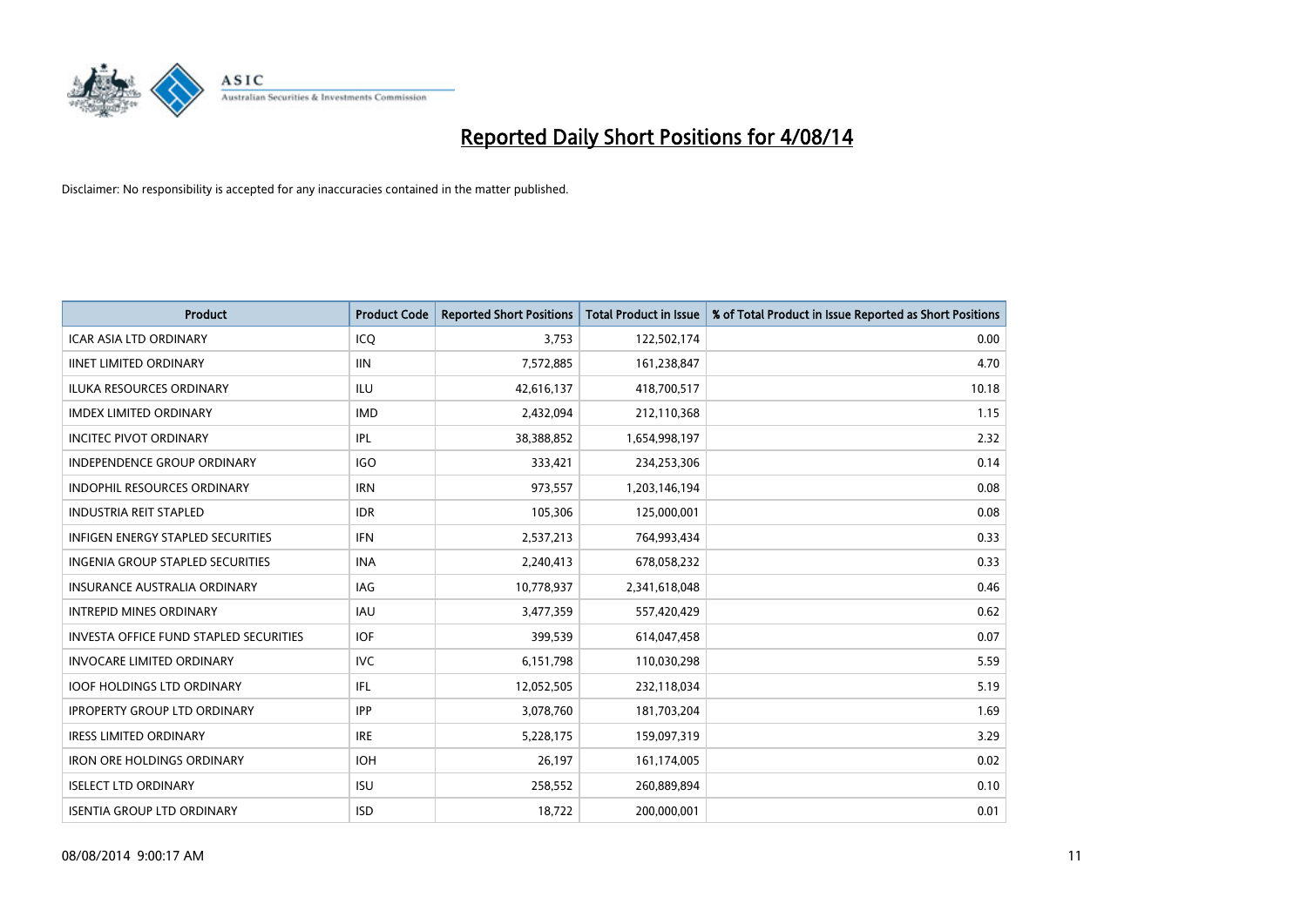

| Product                                         | <b>Product Code</b> | <b>Reported Short Positions</b> | <b>Total Product in Issue</b> | % of Total Product in Issue Reported as Short Positions |
|-------------------------------------------------|---------------------|---------------------------------|-------------------------------|---------------------------------------------------------|
| <b>JAMES HARDIE INDUST CHESS DEPOSITARY INT</b> | <b>IHX</b>          | 4,270,002                       | 444,867,063                   | 0.96                                                    |
| JAPARA HEALTHCARE LT ORDINARY                   | <b>IHC</b>          | 3,325,079                       | 262,500,000                   | 1.27                                                    |
| <b>IB HI-FI LIMITED ORDINARY</b>                | <b>JBH</b>          | 12,146,364                      | 98,947,309                    | 12.28                                                   |
| KAGARA LTD ORDINARY                             | KZL                 | 1,667,912                       | 798,953,117                   | 0.21                                                    |
| KAROON GAS AUSTRALIA ORDINARY                   | <b>KAR</b>          | 16,058,524                      | 255,841,581                   | 6.28                                                    |
| KATHMANDU HOLD LTD ORDINARY                     | <b>KMD</b>          | 2,850,196                       | 200,633,469                   | 1.42                                                    |
| <b>KBL MINING LIMITED ORDINARY</b>              | <b>KBL</b>          | 1,820                           | 393,535,629                   | 0.00                                                    |
| KINGSGATE CONSOLID, ORDINARY                    | <b>KCN</b>          | 7,047,312                       | 223,584,937                   | 3.15                                                    |
| KINGSROSE MINING LTD ORDINARY                   | <b>KRM</b>          | 426,348                         | 358,611,493                   | 0.12                                                    |
| <b>KOGI IRON LTD ORDINARY</b>                   | <b>KFE</b>          | 296,933                         | 362,005,169                   | 0.08                                                    |
| LEIGHTON HOLDINGS ORDINARY                      | LEI                 | 5,607,294                       | 338,503,563                   | 1.66                                                    |
| LEND LEASE GROUP UNIT/ORD STAPLED               | <b>LLC</b>          | 4,041,171                       | 577,475,833                   | 0.70                                                    |
| LIQUEFIED NATURAL ORDINARY                      | <b>LNG</b>          | 3,975,577                       | 446,529,015                   | 0.89                                                    |
| LOGICAMMS LIMITED ORDINARY                      | <b>LCM</b>          | 31.195                          | 71,178,179                    | 0.04                                                    |
| LONESTAR RESO LTD ORDINARY                      | LNR                 | 376,521                         | 752,187,211                   | 0.05                                                    |
| <b>LYNAS CORPORATION ORDINARY</b>               | <b>LYC</b>          | 131,587,152                     | 2,333,661,566                 | 5.64                                                    |
| <b>M2 GRP LTD ORDINARY</b>                      | <b>MTU</b>          | 13,730,464                      | 180,491,516                   | 7.61                                                    |
| <b>MACA LIMITED ORDINARY</b>                    | <b>MLD</b>          | 61,451                          | 202,676,373                   | 0.03                                                    |
| <b>MACMAHON HOLDINGS ORDINARY</b>               | <b>MAH</b>          | 646,817                         | 1,261,699,966                 | 0.05                                                    |
| MACO ATLAS ROADS GRP ORDINARY STAPLED           | <b>MOA</b>          | 3,159,987                       | 505,692,079                   | 0.62                                                    |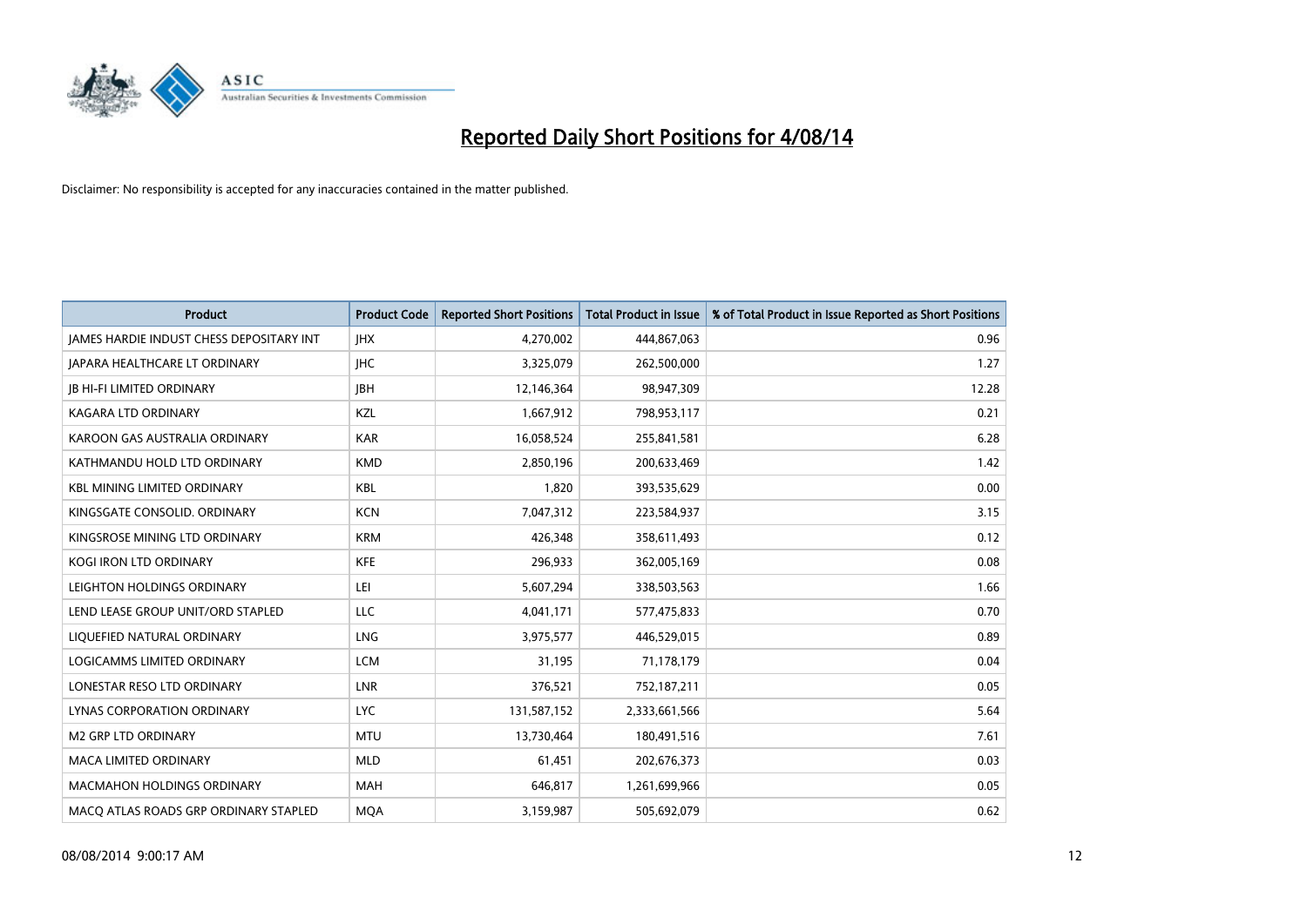

| <b>Product</b>                       | <b>Product Code</b> | <b>Reported Short Positions</b> | <b>Total Product in Issue</b> | % of Total Product in Issue Reported as Short Positions |
|--------------------------------------|---------------------|---------------------------------|-------------------------------|---------------------------------------------------------|
| MACQUARIE GROUP LTD ORDINARY         | MQG                 | 1,247,062                       | 321,184,664                   | 0.39                                                    |
| MAGELLAN FIN GRP LTD ORDINARY        | MFG                 | 4,003,860                       | 158,842,157                   | 2.52                                                    |
| <b>MATRIX C &amp; E LTD ORDINARY</b> | <b>MCE</b>          | 2,596,779                       | 94,555,428                    | 2.75                                                    |
| MAVERICK DRILLING ORDINARY           | <b>MAD</b>          | 4,974,715                       | 533,885,763                   | 0.93                                                    |
| <b>MAXITRANS INDUSTRIES ORDINARY</b> | <b>MXI</b>          | 311,137                         | 185,075,653                   | 0.17                                                    |
| MAYNE PHARMA LTD ORDINARY            | <b>MYX</b>          | 2,613,847                       | 586,651,477                   | 0.45                                                    |
| MCMILLAN SHAKESPEARE ORDINARY        | <b>MMS</b>          | 922,575                         | 74,523,965                    | 1.24                                                    |
| MCPHERSON'S LTD ORDINARY             | <b>MCP</b>          | 59,114                          | 95,434,645                    | 0.06                                                    |
| MEDUSA MINING LTD ORDINARY           | <b>MML</b>          | 6,412,574                       | 207,794,301                   | 3.09                                                    |
| MELBOURNE IT LIMITED ORDINARY        | <b>MLB</b>          | 7,303                           | 92,944,392                    | 0.01                                                    |
| MERMAID MARINE ORDINARY              | <b>MRM</b>          | 9,634,141                       | 366,766,098                   | 2.63                                                    |
| MESOBLAST LIMITED ORDINARY           | <b>MSB</b>          | 23,674,764                      | 321,640,094                   | 7.36                                                    |
| METALS X LIMITED ORDINARY            | <b>MLX</b>          | 1,053,949                       | 1,655,386,110                 | 0.06                                                    |
| METCASH LIMITED ORDINARY             | <b>MTS</b>          | 113,249,890                     | 903,309,574                   | 12.54                                                   |
| MIGHTY RIVER POWER ORDINARY          | <b>MYT</b>          | 3,500,763                       | 1,400,012,517                 | 0.25                                                    |
| MINCOR RESOURCES NL ORDINARY         | <b>MCR</b>          | 33,461                          | 188,208,274                   | 0.02                                                    |
| MINERAL DEPOSITS ORDINARY            | <b>MDL</b>          | 957,046                         | 103,538,786                   | 0.92                                                    |
| MINERAL RESOURCES. ORDINARY          | <b>MIN</b>          | 17,013,441                      | 186,556,246                   | 9.12                                                    |
| MINT WIRELESS ORDINARY               | <b>MNW</b>          | 1,166,714                       | 450,872,395                   | 0.26                                                    |
| MIRABELA NICKEL LTD ORDINARY         | <b>MBN</b>          | 36,643                          | 929,710,216                   | 0.00                                                    |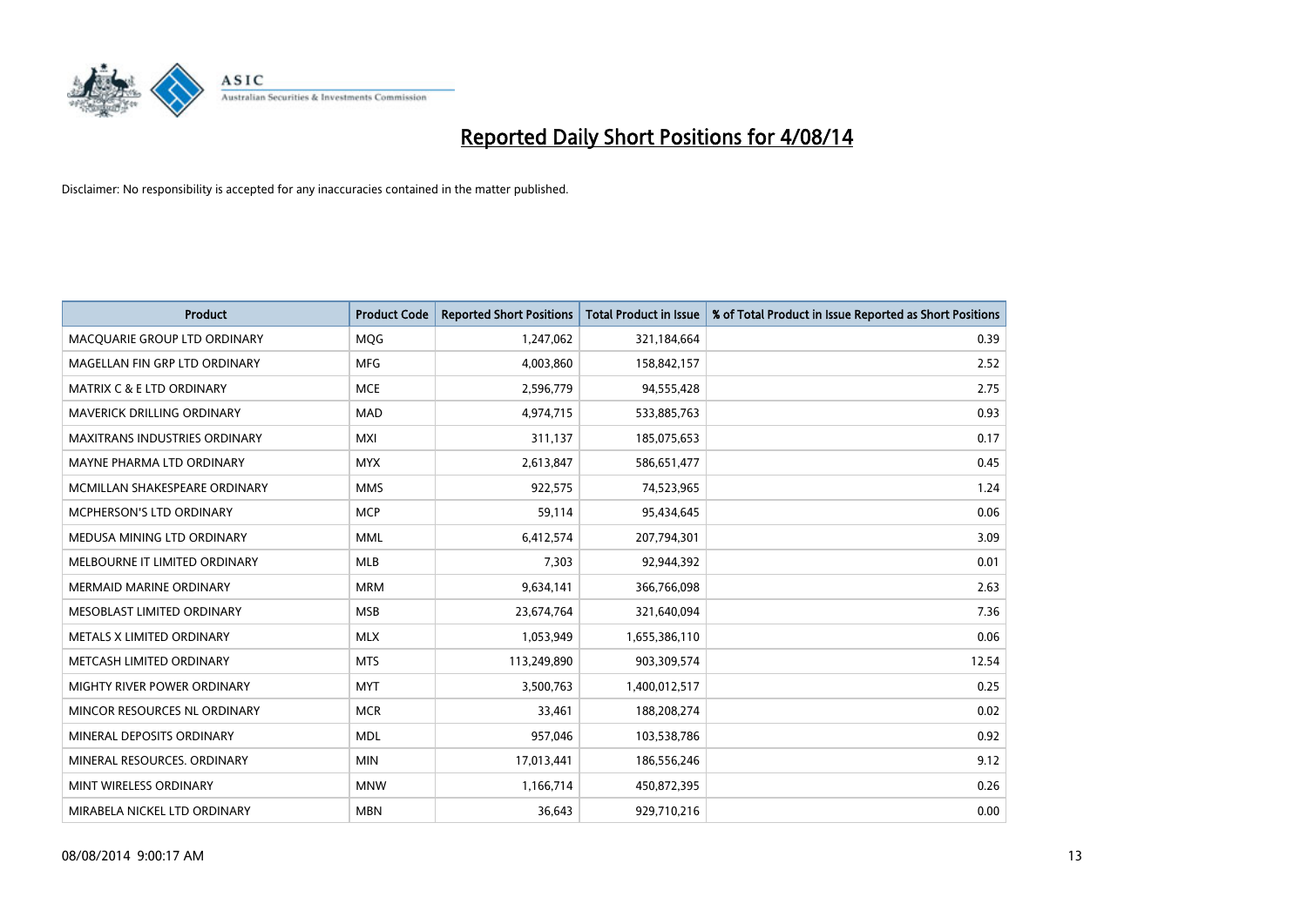

| <b>Product</b>                    | <b>Product Code</b> | <b>Reported Short Positions</b> | <b>Total Product in Issue</b> | % of Total Product in Issue Reported as Short Positions |
|-----------------------------------|---------------------|---------------------------------|-------------------------------|---------------------------------------------------------|
| MIRVAC GROUP STAPLED SECURITIES   | <b>MGR</b>          | 1,401,531                       | 3,692,279,772                 | 0.04                                                    |
| MOKO SOCIAL MEDIA ORDINARY        | MKB                 | 68,516                          | 599,357,003                   | 0.01                                                    |
| <b>MOLOPO ENERGY LTD ORDINARY</b> | <b>MPO</b>          | 75,118                          | 248,705,730                   | 0.03                                                    |
| MONADELPHOUS GROUP ORDINARY       | <b>MND</b>          | 11,172,259                      | 92,679,570                    | 12.05                                                   |
| MONASH IVE GROUP LTD ORDINARY     | <b>MVF</b>          | 1,649,653                       | 231,081,089                   | 0.71                                                    |
| MORTGAGE CHOICE LTD ORDINARY      | <b>MOC</b>          | 2,490                           | 123,780,387                   | 0.00                                                    |
| <b>MOUNT GIBSON IRON ORDINARY</b> | <b>MGX</b>          | 18,628,449                      | 1,090,805,085                 | 1.71                                                    |
| MULTIPLEX SITES SITES             | <b>MXUPA</b>        | 1,875                           | 4,500,000                     | 0.04                                                    |
| MYER HOLDINGS LTD ORDINARY        | <b>MYR</b>          | 71,941,240                      | 585,684,551                   | 12.28                                                   |
| <b>MYSTATE LIMITED ORDINARY</b>   | <b>MYS</b>          | 3,285                           | 87,261,995                    | 0.00                                                    |
| NANOSONICS LIMITED ORDINARY       | <b>NAN</b>          | 2,525,904                       | 264,157,826                   | 0.96                                                    |
| NATIONAL AUST, BANK ORDINARY      | <b>NAB</b>          | 8,384,975                       | 2,365,765,544                 | 0.35                                                    |
| NATIONAL STORAGE STAPLED          | <b>NSR</b>          | 491,914                         | 244,897,096                   | 0.20                                                    |
| NAVITAS LIMITED ORDINARY          | <b>NVT</b>          | 1,021,240                       | 375,712,581                   | 0.27                                                    |
| NEARMAP LTD ORDINARY              | <b>NEA</b>          | 628,684                         | 337,346,101                   | 0.19                                                    |
| NEON ENERGY LIMITED ORDINARY      | <b>NEN</b>          | 140,474                         | 553,037,848                   | 0.03                                                    |
| NEW HOPE CORPORATION ORDINARY     | <b>NHC</b>          | 1,087,700                       | 830,933,112                   | 0.13                                                    |
| NEWCREST MINING ORDINARY          | <b>NCM</b>          | 14,068,037                      | 766,510,971                   | 1.84                                                    |
| NEWS CORP A NON-VOTING CDI        | <b>NWSLV</b>        | 411,072                         | 3,103,217                     | 13.25                                                   |
| NEWS CORP B VOTING CDI            | <b>NWS</b>          | 2,223,026                       | 21,214,876                    | 10.48                                                   |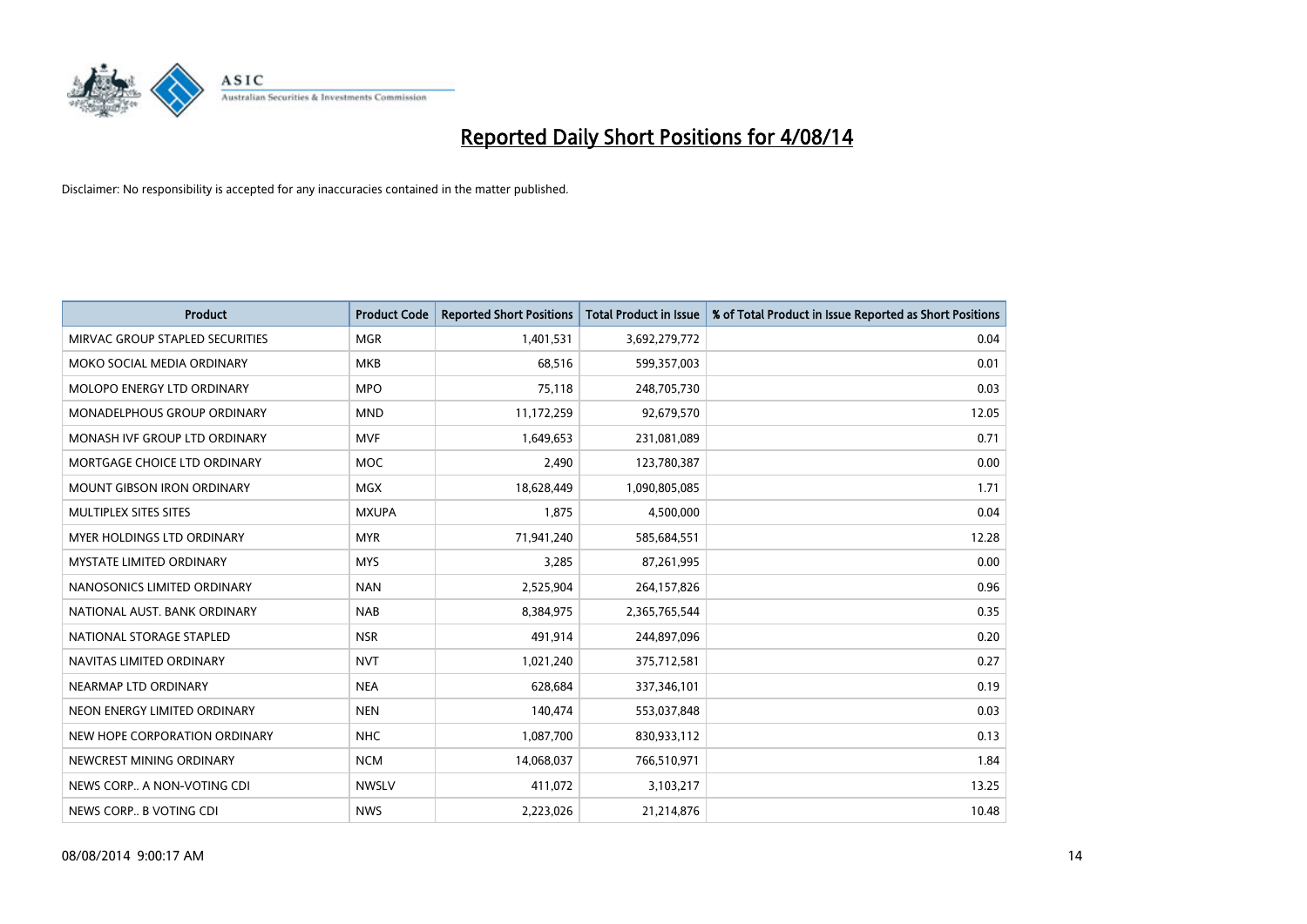

| <b>Product</b>                        | <b>Product Code</b> | <b>Reported Short Positions</b> | <b>Total Product in Issue</b> | % of Total Product in Issue Reported as Short Positions |
|---------------------------------------|---------------------|---------------------------------|-------------------------------|---------------------------------------------------------|
| NEWSAT LIMITED ORDINARY               | <b>NWT</b>          | 8,059,360                       | 612,199,841                   | 1.32                                                    |
| NEXTDC LIMITED ORDINARY               | <b>NXT</b>          | 16,431,076                      | 193,154,486                   | 8.51                                                    |
| NEXUS ENERGY LIMITED ORDINARY         | <b>NXS</b>          | 83,985                          | 1,330,219,459                 | 0.01                                                    |
| NIB HOLDINGS LIMITED ORDINARY         | <b>NHF</b>          | 1,981,340                       | 439,004,182                   | 0.45                                                    |
| NIDO PETROLEUM ORDINARY               | <b>NDO</b>          | 6,016,334                       | 2,049,984,302                 | 0.29                                                    |
| NINE ENTERTAINMENT ORDINARY           | <b>NEC</b>          | 8,123,117                       | 940,295,023                   | 0.86                                                    |
| NOBLE MINERAL RES ORDINARY            | <b>NMG</b>          | 2,365,726                       | 666,397,952                   | 0.36                                                    |
| NORTHERN IRON LTD ORDINARY            | <b>NFE</b>          | 11,392                          | 484,405,314                   | 0.00                                                    |
| NORTHERN STAR ORDINARY                | <b>NST</b>          | 7,919,103                       | 587,429,659                   | 1.35                                                    |
| NRW HOLDINGS LIMITED ORDINARY         | <b>NWH</b>          | 11,897,693                      | 278,888,011                   | 4.27                                                    |
| NUFARM LIMITED ORDINARY               | <b>NUF</b>          | 17,211,140                      | 264,021,627                   | 6.52                                                    |
| OCEANAGOLD CORP. CHESS DEPOSITARY INT | <b>OGC</b>          | 826,212                         | 301,420,186                   | 0.27                                                    |
| OIL SEARCH LTD ORDINARY               | OSH                 | 6,752,225                       | 1,519,022,225                 | 0.44                                                    |
| OM HOLDINGS LIMITED ORDINARY          | OMH                 | 58,321                          | 733,423,337                   | 0.01                                                    |
| ORICA LIMITED ORDINARY                | ORI                 | 15,258,932                      | 372,743,291                   | 4.09                                                    |
| ORIGIN ENERGY ORDINARY                | ORG                 | 6,475,952                       | 1,103,646,907                 | 0.59                                                    |
| OROCOBRE LIMITED ORDINARY             | <b>ORE</b>          | 2,194,226                       | 132,041,911                   | 1.66                                                    |
| ORORA LIMITED ORDINARY                | <b>ORA</b>          | 9,900,960                       | 1,206,684,923                 | 0.82                                                    |
| OROTONGROUP LIMITED ORDINARY          | ORL                 | 93,885                          | 40,880,902                    | 0.23                                                    |
| OTTO ENERGY LIMITED ORDINARY          | <b>OEL</b>          | 700,000                         | 1,151,790,071                 | 0.06                                                    |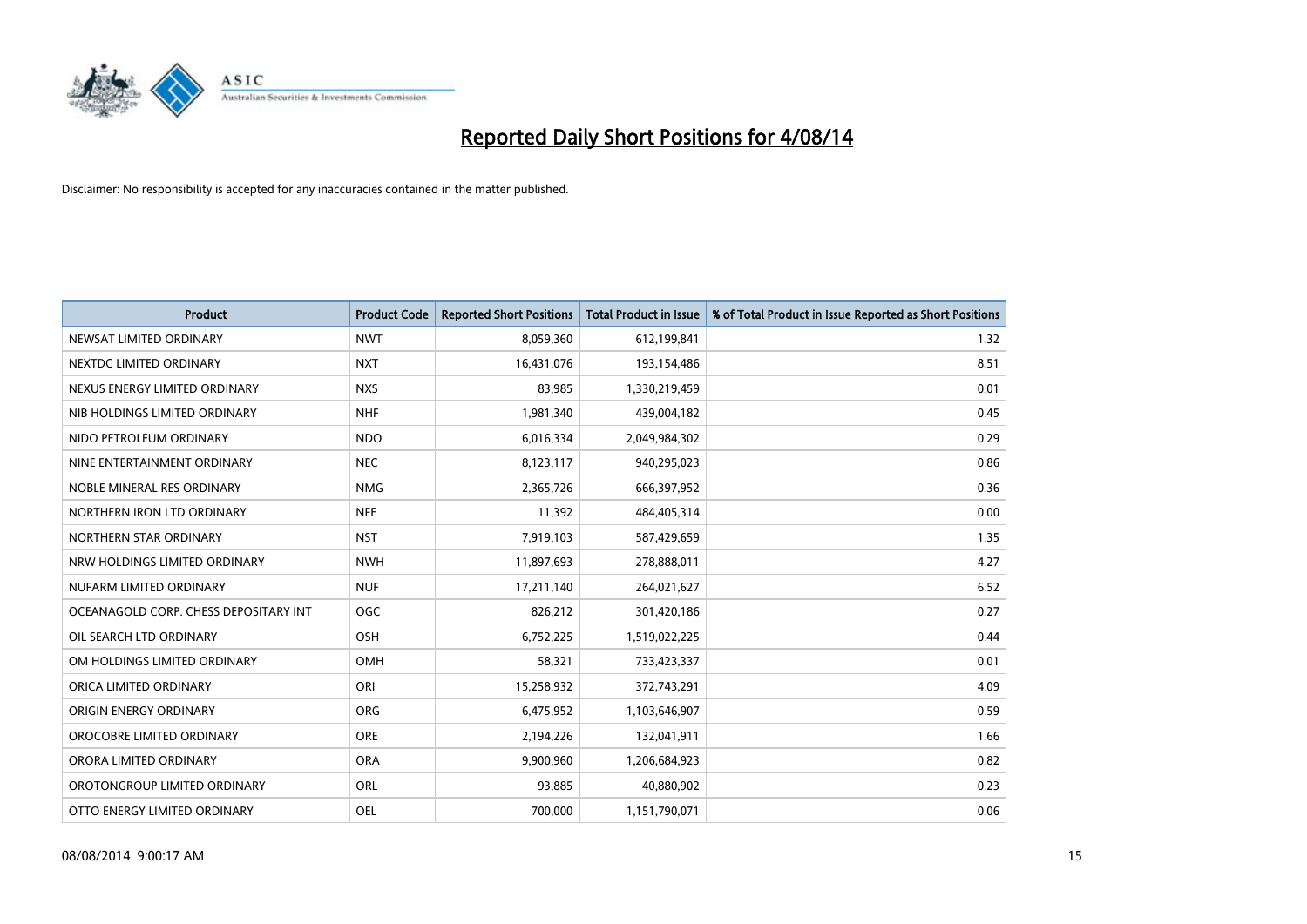

| <b>Product</b>                | <b>Product Code</b> | <b>Reported Short Positions</b> | <b>Total Product in Issue</b> | % of Total Product in Issue Reported as Short Positions |
|-------------------------------|---------------------|---------------------------------|-------------------------------|---------------------------------------------------------|
| <b>OZ MINERALS ORDINARY</b>   | <b>OZL</b>          | 13,412,013                      | 303,470,022                   | 4.42                                                    |
| OZFOREX GROUP LTD ORDINARY    | <b>OFX</b>          | 6,776,554                       | 240,000,000                   | 2.82                                                    |
| PACIFIC BRANDS ORDINARY       | <b>PBG</b>          | 18,190,314                      | 917,226,291                   | 1.98                                                    |
| PACT GROUP HLDGS LTD ORDINARY | <b>PGH</b>          | 3,333,641                       | 294,097,961                   | 1.13                                                    |
| PALADIN ENERGY LTD ORDINARY   | <b>PDN</b>          | 98,579,147                      | 964, 367, 284                 | 10.22                                                   |
| PANAUST LIMITED ORDINARY      | <b>PNA</b>          | 290,847                         | 635,580,654                   | 0.05                                                    |
| PANORAMIC RESOURCES ORDINARY  | PAN                 | 152,700                         | 322,275,824                   | 0.05                                                    |
| PANTERRA GOLD LTD ORDINARY    | PGI                 | $\mathbf{1}$                    | 822,241,166                   | 0.00                                                    |
| PAPERLINX LIMITED ORDINARY    | <b>PPX</b>          | 44,770                          | 665, 181, 261                 | 0.01                                                    |
| PAPILLON RES LTD ORDINARY     | PIR                 | 6,246,240                       | 352,044,210                   | 1.77                                                    |
| PATTIES FOODS LTD ORDINARY    | <b>PFL</b>          | 7,352                           | 139,144,338                   | 0.01                                                    |
| PEET LIMITED ORDINARY         | <b>PPC</b>          | 89,883                          | 433,389,348                   | 0.02                                                    |
| PERPETUAL LIMITED ORDINARY    | <b>PPT</b>          | 1,273,193                       | 46,574,426                    | 2.73                                                    |
| PERSEUS MINING LTD ORDINARY   | PRU                 | 9,371,357                       | 526,656,401                   | 1.78                                                    |
| PHARMAXIS LTD ORDINARY        | <b>PXS</b>          | 83,330                          | 309,514,849                   | 0.03                                                    |
| PLATINA RESOURCES ORDINARY    | <b>PGM</b>          | 80,461                          | 133,341,500                   | 0.06                                                    |
| PLATINUM ASSET ORDINARY       | <b>PTM</b>          | 1,063,976                       | 580,336,142                   | 0.18                                                    |
| PLATINUM AUSTRALIA ORDINARY   | PLA                 | 836,127                         | 504,968,043                   | 0.17                                                    |
| PMP LIMITED ORDINARY          | <b>PMP</b>          | 27,581                          | 323,781,124                   | 0.01                                                    |
| PRANA BIOTECHNOLOGY ORDINARY  | PBT                 | 4,876,722                       | 488,646,960                   | 1.00                                                    |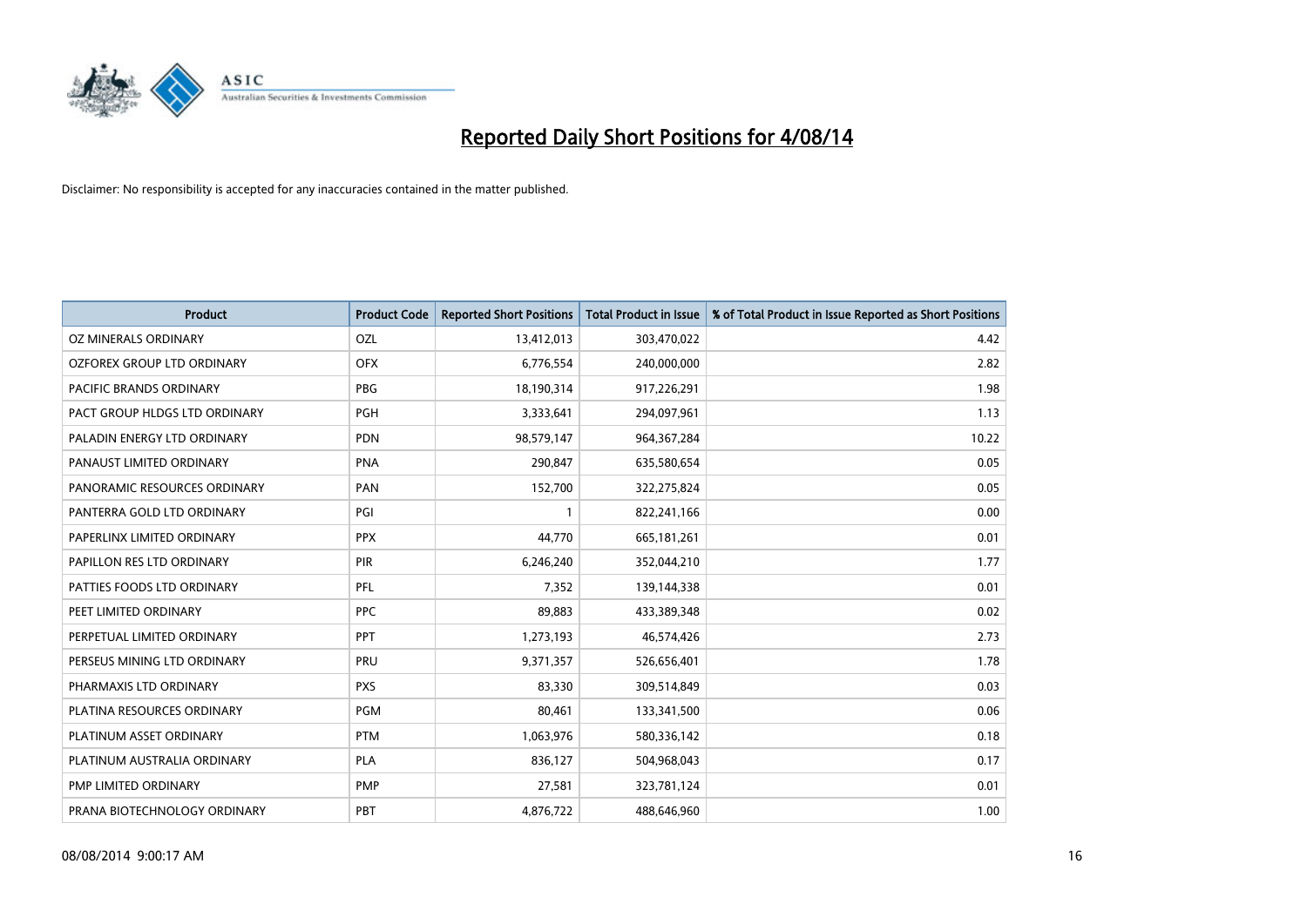

| <b>Product</b>                    | <b>Product Code</b> | <b>Reported Short Positions</b> | <b>Total Product in Issue</b> | % of Total Product in Issue Reported as Short Positions |
|-----------------------------------|---------------------|---------------------------------|-------------------------------|---------------------------------------------------------|
| PREMIER INVESTMENTS ORDINARY      | <b>PMV</b>          | 648,285                         | 155,714,874                   | 0.42                                                    |
| PRIMARY HEALTH CARE ORDINARY      | <b>PRY</b>          | 19,060,756                      | 505,659,944                   | 3.77                                                    |
| PRIME MEDIA GRP LTD ORDINARY      | <b>PRT</b>          | 1,659,598                       | 366,330,303                   | 0.45                                                    |
| PROGRAMMED ORDINARY               | <b>PRG</b>          | 297,948                         | 118,253,992                   | 0.25                                                    |
| <b>QANTAS AIRWAYS ORDINARY</b>    | QAN                 | 74,281,225                      | 2,196,330,250                 | 3.38                                                    |
| OBE INSURANCE GROUP ORDINARY      | <b>OBE</b>          | 15,755,219                      | 1,277,602,695                 | 1.23                                                    |
| ORXPHARMA LTD ORDINARY            | <b>QRX</b>          | 30,000                          | 164,190,969                   | 0.02                                                    |
| <b>QUBE HOLDINGS LTD ORDINARY</b> | <b>QUB</b>          | 20,431,457                      | 1,051,172,929                 | 1.94                                                    |
| RAMELIUS RESOURCES ORDINARY       | <b>RMS</b>          | 200                             | 457,768,257                   | 0.00                                                    |
| RAMSAY HEALTH CARE ORDINARY       | <b>RHC</b>          | 1,335,803                       | 202,081,252                   | 0.66                                                    |
| <b>RCR TOMLINSON ORDINARY</b>     | <b>RCR</b>          | 575,620                         | 136,989,238                   | 0.42                                                    |
| <b>REA GROUP ORDINARY</b>         | <b>REA</b>          | 1,545,495                       | 131,714,699                   | 1.17                                                    |
| RECALL HOLDINGS LTD ORDINARY      | <b>REC</b>          | 6,561,783                       | 312,903,583                   | 2.10                                                    |
| <b>RECKON LIMITED ORDINARY</b>    | <b>RKN</b>          | 1,269,321                       | 112,084,762                   | 1.13                                                    |
| <b>RED 5 LIMITED ORDINARY</b>     | <b>RED</b>          | 174,740                         | 759,451,008                   | 0.02                                                    |
| RED FORK ENERGY ORDINARY          | <b>RFE</b>          | 340,123                         | 501,051,719                   | 0.07                                                    |
| REDBANK ENERGY LTD ORDINARY       | AEJ                 | 13                              | 786,287                       | 0.00                                                    |
| REED RESOURCES LTD ORDINARY       | <b>RDR</b>          | 1,015                           | 523,453,895                   | 0.00                                                    |
| <b>REGIS RESOURCES ORDINARY</b>   | <b>RRL</b>          | 37,552,928                      | 499,744,095                   | 7.51                                                    |
| RESMED INC CDI 10:1               | <b>RMD</b>          | 40,635,682                      | 1,402,915,440                 | 2.90                                                    |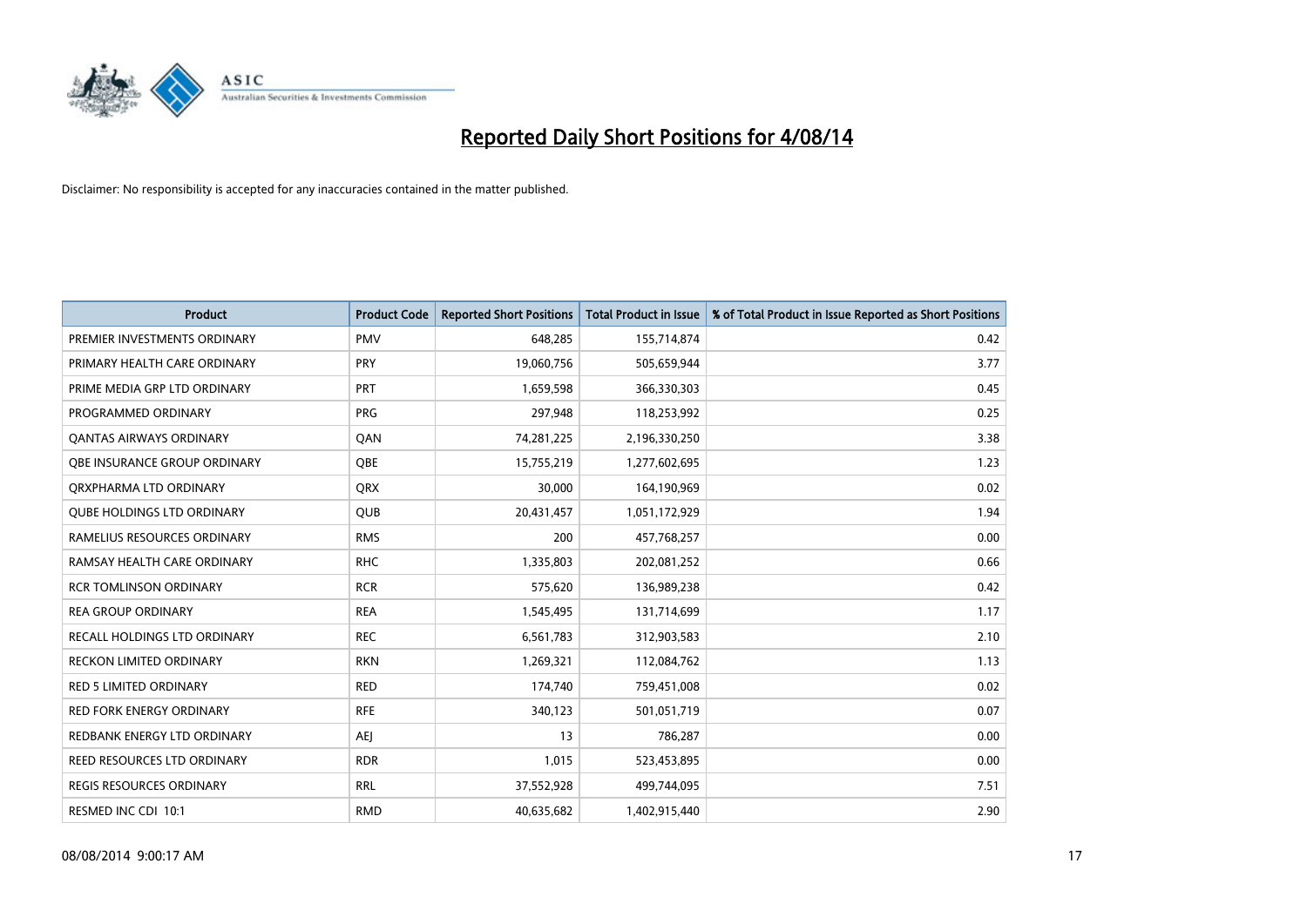

| <b>Product</b>                        | <b>Product Code</b> | <b>Reported Short Positions</b> | <b>Total Product in Issue</b> | % of Total Product in Issue Reported as Short Positions |
|---------------------------------------|---------------------|---------------------------------|-------------------------------|---------------------------------------------------------|
| <b>RESOLUTE MINING ORDINARY</b>       | <b>RSG</b>          | 5,565,788                       | 641,189,223                   | 0.87                                                    |
| RESOURCE GENERATION ORDINARY          | <b>RES</b>          | 1,220                           | 581,380,338                   | 0.00                                                    |
| RETAIL FOOD GROUP ORDINARY            | <b>RFG</b>          | 6,751,882                       | 144,878,508                   | 4.66                                                    |
| REX MINERALS LIMITED ORDINARY         | <b>RXM</b>          | 620,672                         | 220,519,784                   | 0.28                                                    |
| RIO TINTO LIMITED ORDINARY            | <b>RIO</b>          | 3,969,601                       | 435,758,720                   | 0.91                                                    |
| <b>ROBUST RESOURCES ORDINARY</b>      | <b>ROL</b>          | $\mathbf{1}$                    | 195,369,627                   | 0.00                                                    |
| ROC OIL COMPANY ORDINARY              | <b>ROC</b>          | 805,048                         | 687,618,400                   | 0.12                                                    |
| ROYAL WOLF HOLDINGS ORDINARY          | <b>RWH</b>          | 212,563                         | 100,387,052                   | 0.21                                                    |
| <b>RURALCO HOLDINGS ORDINARY</b>      | <b>RHL</b>          | 2,643                           | 77,291,069                    | 0.00                                                    |
| SAI GLOBAL LIMITED ORDINARY           | SAI                 | 253,124                         | 210,918,332                   | 0.12                                                    |
| SALMAT LIMITED ORDINARY               | <b>SLM</b>          | 54                              | 159,812,799                   | 0.00                                                    |
| SAMSON OIL & GAS LTD ORDINARY         | SSN                 | 20,376,960                      | 2,837,756,933                 | 0.72                                                    |
| SANDFIRE RESOURCES ORDINARY           | <b>SFR</b>          | 1,969,649                       | 155,640,968                   | 1.27                                                    |
| <b>SANTOS LTD ORDINARY</b>            | <b>STO</b>          | 4,268,467                       | 976,661,255                   | 0.44                                                    |
| SARACEN MINERAL ORDINARY              | <b>SAR</b>          | 1,155,586                       | 792,784,738                   | 0.15                                                    |
| SCA PROPERTY GROUP STAPLED SECURITIES | SCP                 | 31,449,036                      | 648,628,320                   | 4.85                                                    |
| <b>SCENTRE GRP STAPLED</b>            | SCG                 | 12,494,962                      | 5,324,296,678                 | 0.23                                                    |
| SEDGMAN LIMITED ORDINARY              | <b>SDM</b>          | 56,184                          | 227,059,277                   | 0.02                                                    |
| SEEK LIMITED ORDINARY                 | <b>SEK</b>          | 11,375,034                      | 340,459,756                   | 3.34                                                    |
| SELECT HARVESTS ORDINARY              | <b>SHV</b>          | 287,135                         | 57,999,427                    | 0.50                                                    |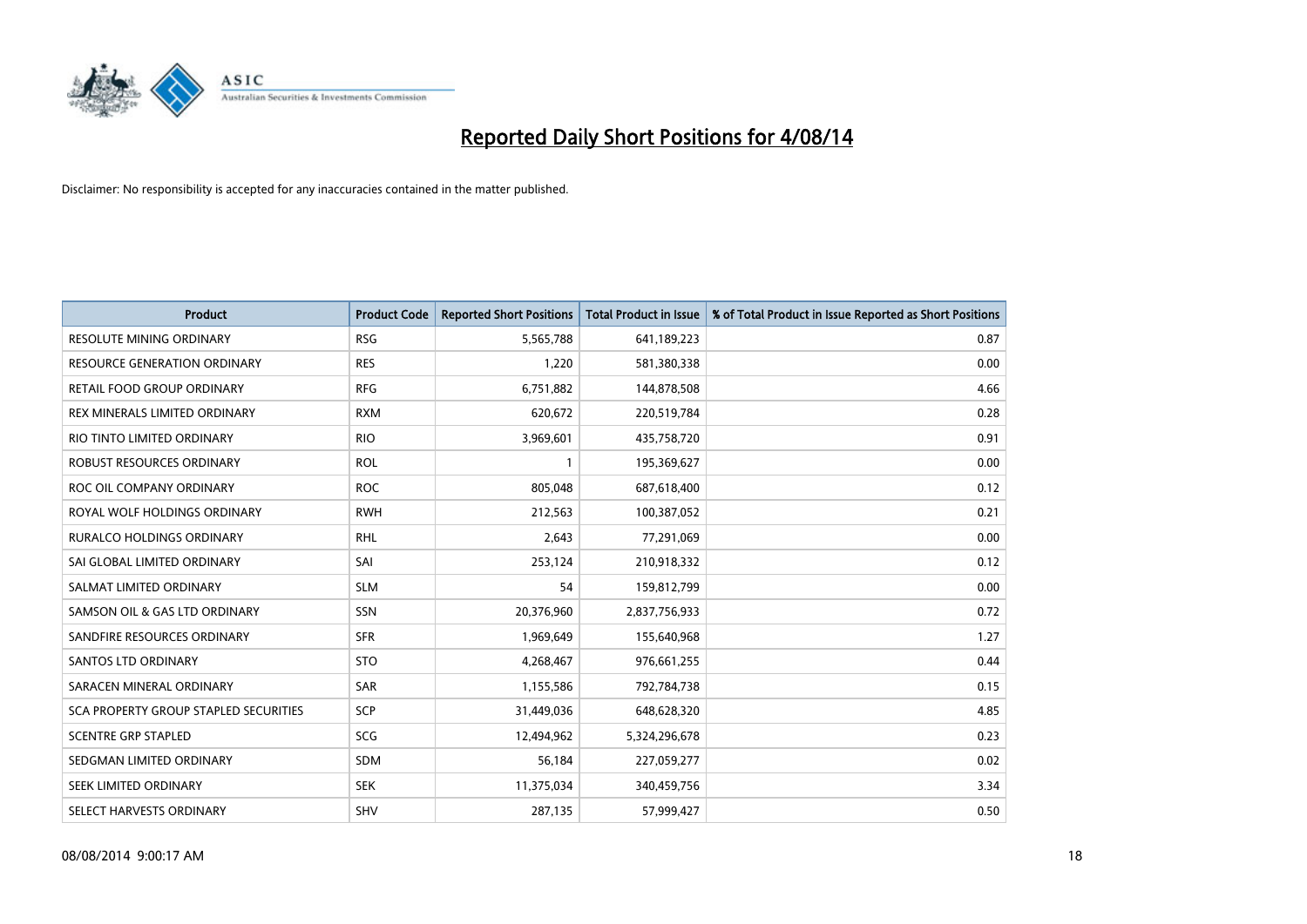

| <b>Product</b>                           | <b>Product Code</b> | <b>Reported Short Positions</b> | <b>Total Product in Issue</b> | % of Total Product in Issue Reported as Short Positions |
|------------------------------------------|---------------------|---------------------------------|-------------------------------|---------------------------------------------------------|
| SENEX ENERGY LIMITED ORDINARY            | SXY                 | 6,285,047                       | 1,148,128,941                 | 0.55                                                    |
| SERVCORP LIMITED ORDINARY                | SRV                 | 783                             | 98,432,275                    | 0.00                                                    |
| SERVICE STREAM ORDINARY                  | <b>SSM</b>          | 30                              | 386,389,873                   | 0.00                                                    |
| SEVEN GROUP HOLDINGS ORDINARY            | <b>SVW</b>          | 304,273                         | 302,691,886                   | 0.10                                                    |
| SEVEN WEST MEDIA LTD ORDINARY            | <b>SWM</b>          | 6,467,063                       | 999,160,872                   | 0.65                                                    |
| SFG AUSTRALIA LTD ORDINARY               | <b>SFW</b>          | 6,268                           | 734,874,200                   | 0.00                                                    |
| SHINE CORPORATE ORDINARY                 | <b>SHI</b>          | 1,568                           | 172,400,081                   | 0.00                                                    |
| SIGMA PHARMACEUTICAL ORDINARY            | <b>SIP</b>          | 19,877,951                      | 1,108,086,575                 | 1.79                                                    |
| SILEX SYSTEMS ORDINARY                   | <b>SLX</b>          | 4,086,526                       | 170,440,771                   | 2.40                                                    |
| SILVER CHEF LIMITED ORDINARY             | SIV                 | 81,132                          | 29,469,492                    | 0.28                                                    |
| SILVER LAKE RESOURCE ORDINARY            | <b>SLR</b>          | 18,041,002                      | 503,233,971                   | 3.59                                                    |
| SIMS METAL MGMT LTD ORDINARY             | SGM                 | 10,729,553                      | 204,604,433                   | 5.24                                                    |
| SINGAPORE TELECOMM. CHESS DEPOSITARY INT | SGT                 | 7,573,460                       | 116,807,316                   | 6.48                                                    |
| SINO GAS ENERGY ORDINARY                 | SEH                 | 4,742,268                       | 1,541,422,358                 | 0.31                                                    |
| SIRIUS RESOURCES NL ORDINARY             | <b>SIR</b>          | 9,065,343                       | 311,938,269                   | 2.91                                                    |
| SIRTEX MEDICAL ORDINARY                  | <b>SRX</b>          | 44,154                          | 56,494,365                    | 0.08                                                    |
| SKILLED GROUP LTD ORDINARY               | <b>SKE</b>          | 4,263,299                       | 235,254,496                   | 1.81                                                    |
| <b>SKY NETWORK ORDINARY</b>              | <b>SKT</b>          | 278,987                         | 389,139,785                   | 0.07                                                    |
| SKYCITY ENT GRP LTD ORDINARY             | <b>SKC</b>          | 7,183,168                       | 582,088,094                   | 1.23                                                    |
| <b>SLATER &amp; GORDON ORDINARY</b>      | SGH                 | 5,834,739                       | 204,338,625                   | 2.86                                                    |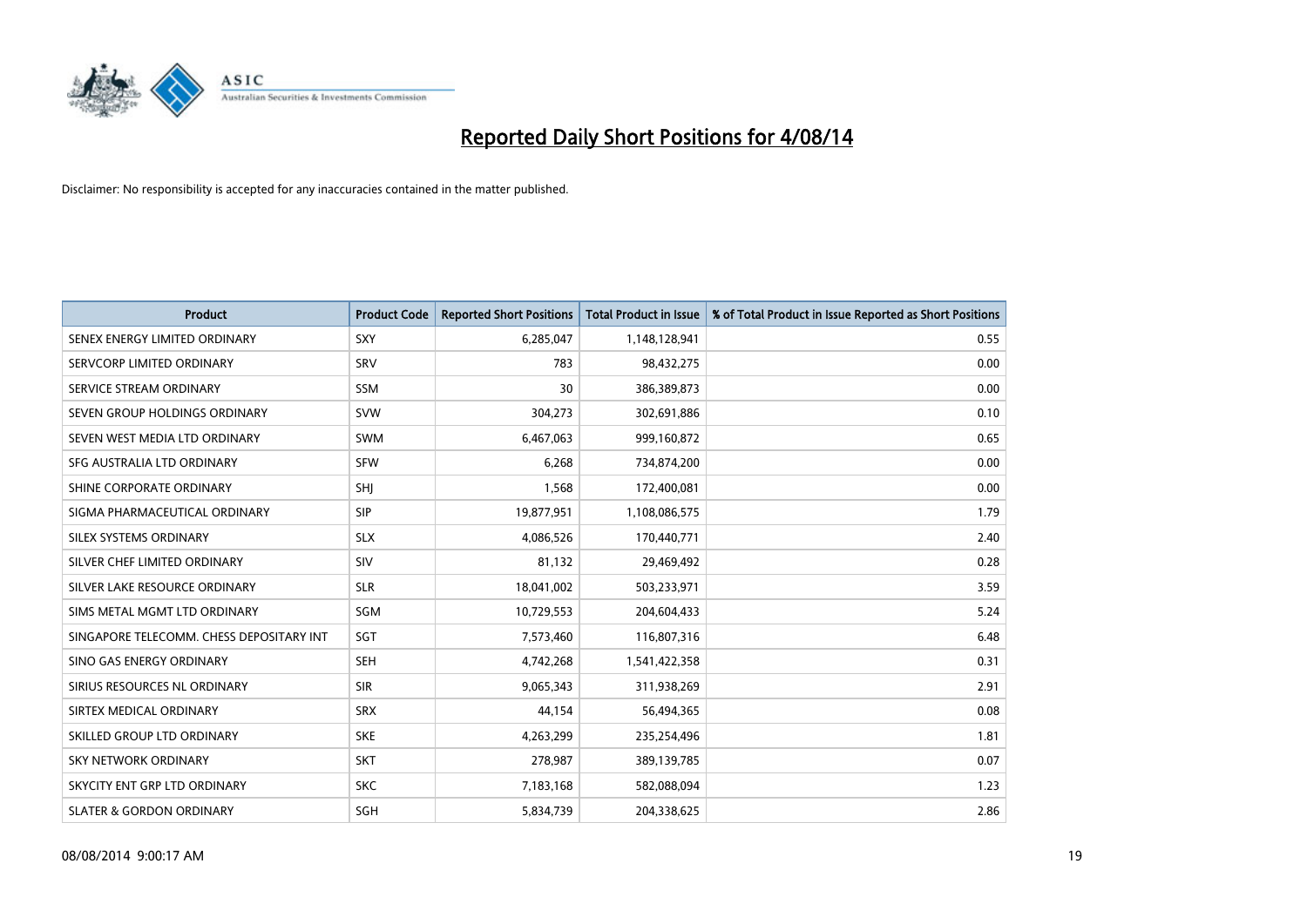

| <b>Product</b>                           | <b>Product Code</b> | <b>Reported Short Positions</b> | <b>Total Product in Issue</b> | % of Total Product in Issue Reported as Short Positions |
|------------------------------------------|---------------------|---------------------------------|-------------------------------|---------------------------------------------------------|
| SMS MANAGEMENT, ORDINARY                 | <b>SMX</b>          | 2,497,844                       | 69,394,537                    | 3.60                                                    |
| SONIC HEALTHCARE ORDINARY                | <b>SHL</b>          | 3,063,271                       | 400,811,556                   | 0.76                                                    |
| SOUL PATTINSON (W.H) ORDINARY            | <b>SOL</b>          | 3,858                           | 239,395,320                   | 0.00                                                    |
| SP AUSNET STAPLED SECURITIES             | <b>SPN</b>          | 20,028,638                      | 3,425,244,162                 | 0.58                                                    |
| SPARK INFRASTRUCTURE STAPLED US PROHIBT. | SKI                 | 21,222,830                      | 1,466,360,128                 | 1.45                                                    |
| SPDR 200 FUND ETF UNITS                  | <b>STW</b>          | 22                              | 46,146,865                    | 0.00                                                    |
| SPECIALTY FASHION ORDINARY               | <b>SFH</b>          | 330                             | 192,236,121                   | 0.00                                                    |
| SPOTLESS GRP HLD LTD ORDINARY            | <b>SPO</b>          | 14,967,457                      | 1,098,290,178                 | 1.36                                                    |
| ST BARBARA LIMITED ORDINARY              | <b>SBM</b>          | 12,703,644                      | 488,074,077                   | 2.60                                                    |
| STARPHARMA HOLDINGS ORDINARY             | <b>SPL</b>          | 13,871,347                      | 285,109,680                   | 4.87                                                    |
| STEADFAST GROUP LTD ORDINARY             | <b>SDF</b>          | 4,382,264                       | 501,638,307                   | 0.87                                                    |
| STH CRS ELECT ENGNR ORDINARY             | <b>SXE</b>          | 13,433                          | 161,523,130                   | 0.01                                                    |
| STHN CROSS MEDIA ORDINARY                | SXL                 | 29,240,679                      | 705,246,986                   | 4.15                                                    |
| STOCKLAND UNITS/ORD STAPLED              | SGP                 | 11,581,879                      | 2,326,978,560                 | 0.50                                                    |
| STRAITS RES LTD. ORDINARY                | SRQ                 | 28,747                          | 1,217,730,293                 | 0.00                                                    |
| STRIKE ENERGY LTD ORDINARY               | <b>STX</b>          | 3,727                           | 833,330,946                   | 0.00                                                    |
| STW COMMUNICATIONS ORDINARY              | SGN                 | 1,752,060                       | 403,828,512                   | 0.43                                                    |
| SUNCORP GROUP LTD ORDINARY               | <b>SUN</b>          | 10,922,369                      | 1,286,600,980                 | 0.85                                                    |
| SUNDANCE ENERGY ORDINARY                 | <b>SEA</b>          | 8,400,296                       | 548,714,663                   | 1.53                                                    |
| SUNDANCE RESOURCES ORDINARY              | <b>SDL</b>          | 78,202,587                      | 3,082,028,456                 | 2.54                                                    |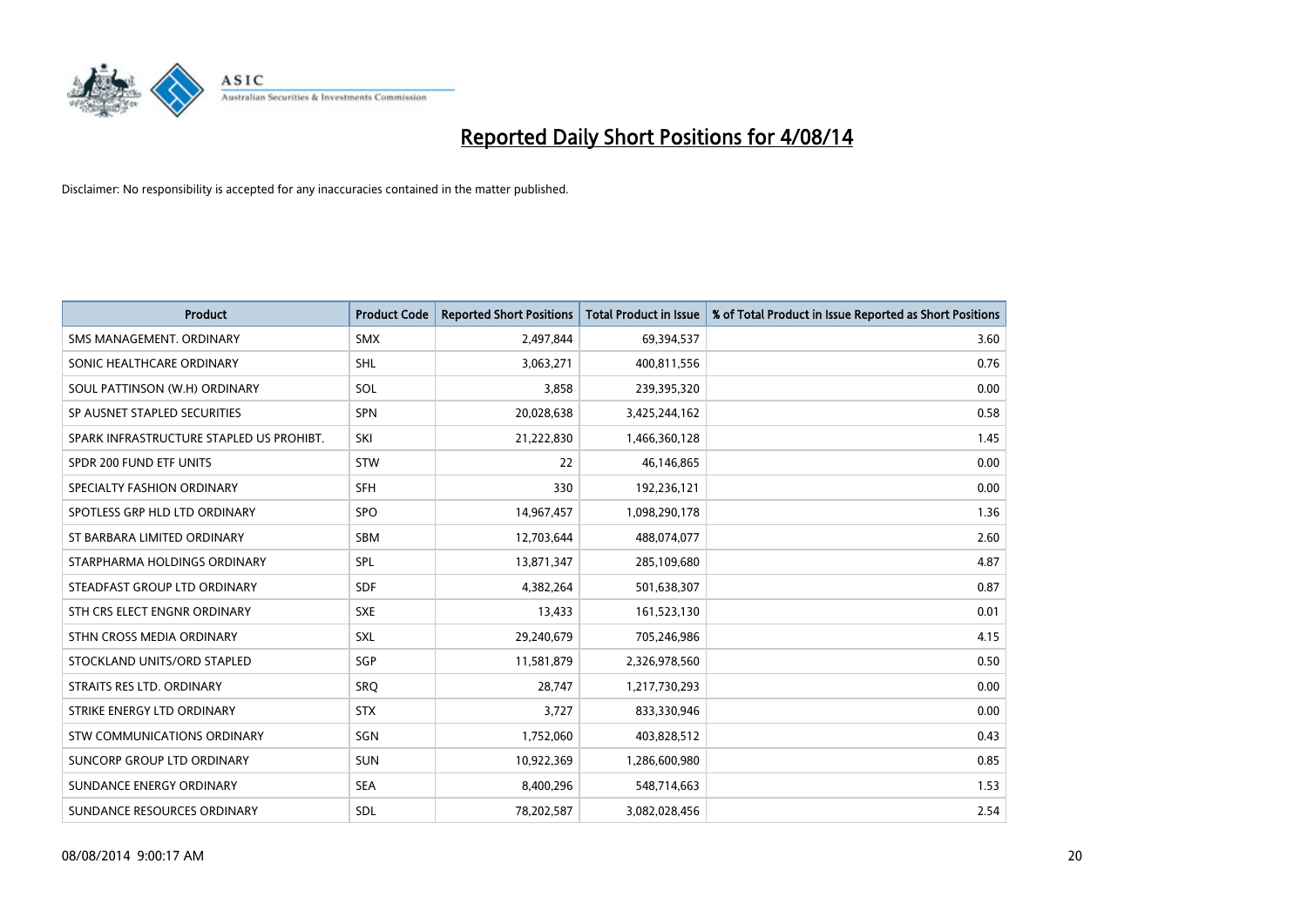

| <b>Product</b>                   | <b>Product Code</b> | <b>Reported Short Positions</b> | <b>Total Product in Issue</b> | % of Total Product in Issue Reported as Short Positions |
|----------------------------------|---------------------|---------------------------------|-------------------------------|---------------------------------------------------------|
| SUNLAND GROUP LTD ORDINARY       | <b>SDG</b>          | 163,629                         | 181,710,087                   | 0.09                                                    |
| SUPER RET REP LTD ORDINARY       | <b>SUL</b>          | 6,421,198                       | 196,731,620                   | 3.26                                                    |
| SYD AIRPORT STAPLED US PROHIBIT. | <b>SYD</b>          | 18,892,106                      | 2,216,216,041                 | 0.85                                                    |
| SYRAH RESOURCES ORDINARY         | <b>SYR</b>          | 4,868,827                       | 163,015,614                   | 2.99                                                    |
| TABCORP HOLDINGS LTD ORDINARY    | <b>TAH</b>          | 17,048,421                      | 762,954,019                   | 2.23                                                    |
| TAP OIL LIMITED ORDINARY         | <b>TAP</b>          | 8,184                           | 243,150,627                   | 0.00                                                    |
| TASSAL GROUP LIMITED ORDINARY    | TGR                 | 484,190                         | 146,507,029                   | 0.33                                                    |
| TATTS GROUP LTD ORDINARY         | <b>TTS</b>          | 19,086,127                      | 1,434,545,797                 | 1.33                                                    |
| <b>TECHNOLOGY ONE ORDINARY</b>   | <b>TNE</b>          | 61,902                          | 308,796,455                   | 0.02                                                    |
| TELECOM CORPORATION ORDINARY     | <b>TEL</b>          | 8,162,277                       | 1,828,530,844                 | 0.45                                                    |
| TELSTRA CORPORATION. ORDINARY    | <b>TLS</b>          | 44,332,644                      | 12,443,074,357                | 0.36                                                    |
| TEN NETWORK HOLDINGS ORDINARY    | <b>TEN</b>          | 146,794,095                     | 2,630,984,596                 | 5.58                                                    |
| TERANGA GOLD CORP CDI 1:1        | TGZ                 | 1,374                           | 82,371,687                    | 0.00                                                    |
| TFS CORPORATION LTD ORDINARY     | <b>TFC</b>          | 1,763,132                       | 324,157,408                   | 0.54                                                    |
| THE PAS GROUP LTD ORDINARY       | <b>PGR</b>          | 609,390                         | 136,690,860                   | 0.45                                                    |
| THE REJECT SHOP ORDINARY         | <b>TRS</b>          | 2,892,590                       | 28,844,648                    | 10.03                                                   |
| THORN GROUP LIMITED ORDINARY     | <b>TGA</b>          | 22,975                          | 150,634,985                   | 0.02                                                    |
| TIGER RESOURCES ORDINARY         | <b>TGS</b>          | 3,213,017                       | 898,784,227                   | 0.36                                                    |
| TITAN ENERGY SERVICE ORDINARY    | <b>TTN</b>          | 20,000                          | 50,585,915                    | 0.04                                                    |
| TOLL HOLDINGS LTD ORDINARY       | <b>TOL</b>          | 27,845,487                      | 717,133,875                   | 3.88                                                    |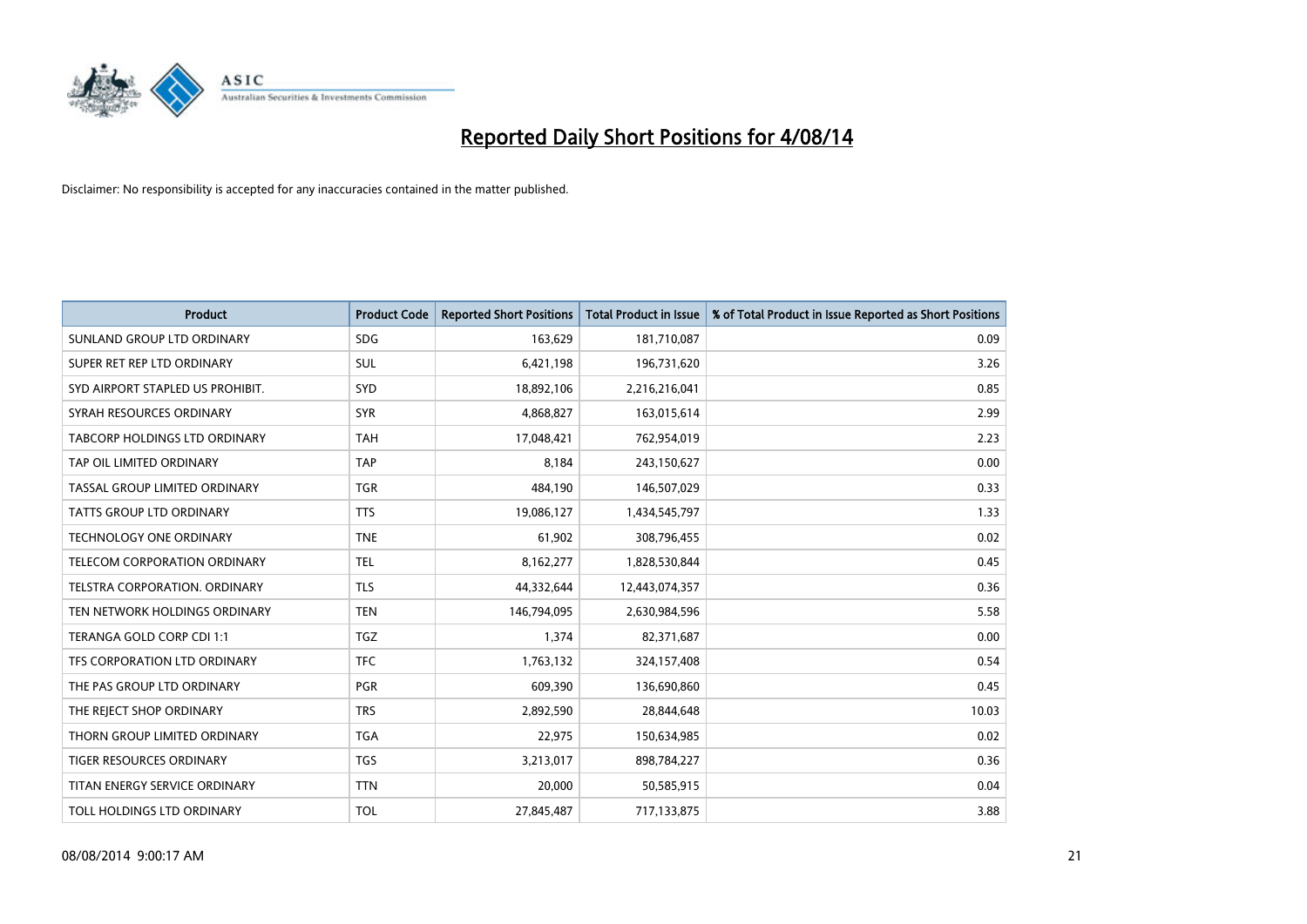

| <b>Product</b>                       | <b>Product Code</b> | <b>Reported Short Positions</b> | <b>Total Product in Issue</b> | % of Total Product in Issue Reported as Short Positions |
|--------------------------------------|---------------------|---------------------------------|-------------------------------|---------------------------------------------------------|
| TOX FREE SOLUTIONS ORDINARY          | <b>TOX</b>          | 3,367,401                       | 133,752,359                   | 2.52                                                    |
| TPG TELECOM LIMITED ORDINARY         | <b>TPM</b>          | 10,697,396                      | 793,808,141                   | 1.35                                                    |
| <b>TRADE ME GROUP ORDINARY</b>       | <b>TME</b>          | 2,454,333                       | 396,584,956                   | 0.62                                                    |
| <b>TRANSFIELD SERVICES ORDINARY</b>  | <b>TSE</b>          | 25,454,616                      | 512,457,716                   | 4.97                                                    |
| TRANSPACIFIC INDUST, ORDINARY        | <b>TPI</b>          | 2,680,918                       | 1,579,472,080                 | 0.17                                                    |
| TRANSURBAN GROUP TRIPLE STAPLED SEC. | <b>TCL</b>          | 17,548,085                      | 1,896,384,069                 | 0.93                                                    |
| TREASURY GROUP ORDINARY              | <b>TRG</b>          | 33,048                          | 23,070,755                    | 0.14                                                    |
| TREASURY WINE ESTATE ORDINARY        | <b>TWE</b>          | 22,836,388                      | 649,427,560                   | 3.52                                                    |
| TRITON MIN LTD ORDINARY              | <b>TON</b>          | 77,362                          | 299,304,477                   | 0.03                                                    |
| TROY RESOURCES LTD ORDINARY          | <b>TRY</b>          | 2,093,250                       | 195,061,337                   | 1.07                                                    |
| UGL LIMITED ORDINARY                 | UGL                 | 18,354,588                      | 166,511,240                   | 11.02                                                   |
| UNILIFE CORPORATION CDI 6:1          | <b>UNS</b>          | 120,000                         | 268,394,868                   | 0.04                                                    |
| UXC LIMITED ORDINARY                 | <b>UXC</b>          | 3,158,419                       | 322,477,434                   | 0.98                                                    |
| <b>VEDA GROUP LTD ORDINARY</b>       | <b>VED</b>          | 16,860,148                      | 842,055,406                   | 2.00                                                    |
| VILLAGE ROADSHOW LTD ORDINARY        | <b>VRL</b>          | 1,075,837                       | 159,504,142                   | 0.67                                                    |
| VIRGIN AUS HLDG LTD ORDINARY         | <b>VAH</b>          | 59,729,922                      | 3,514,825,734                 | 1.70                                                    |
| VIRTUS HEALTH LTD ORDINARY           | <b>VRT</b>          | 4,753,385                       | 79,722,678                    | 5.96                                                    |
| <b>VOCATION LTD ORDINARY</b>         | <b>VET</b>          | 12,612,314                      | 202,899,894                   | 6.22                                                    |
| <b>VOCUS COMMS LTD ORDINARY</b>      | <b>VOC</b>          | 256,087                         | 94,609,834                    | 0.27                                                    |
| WARRNAMBOOL CHEESE ORDINARY          | <b>WCB</b>          | 19                              | 56,098,797                    | 0.00                                                    |